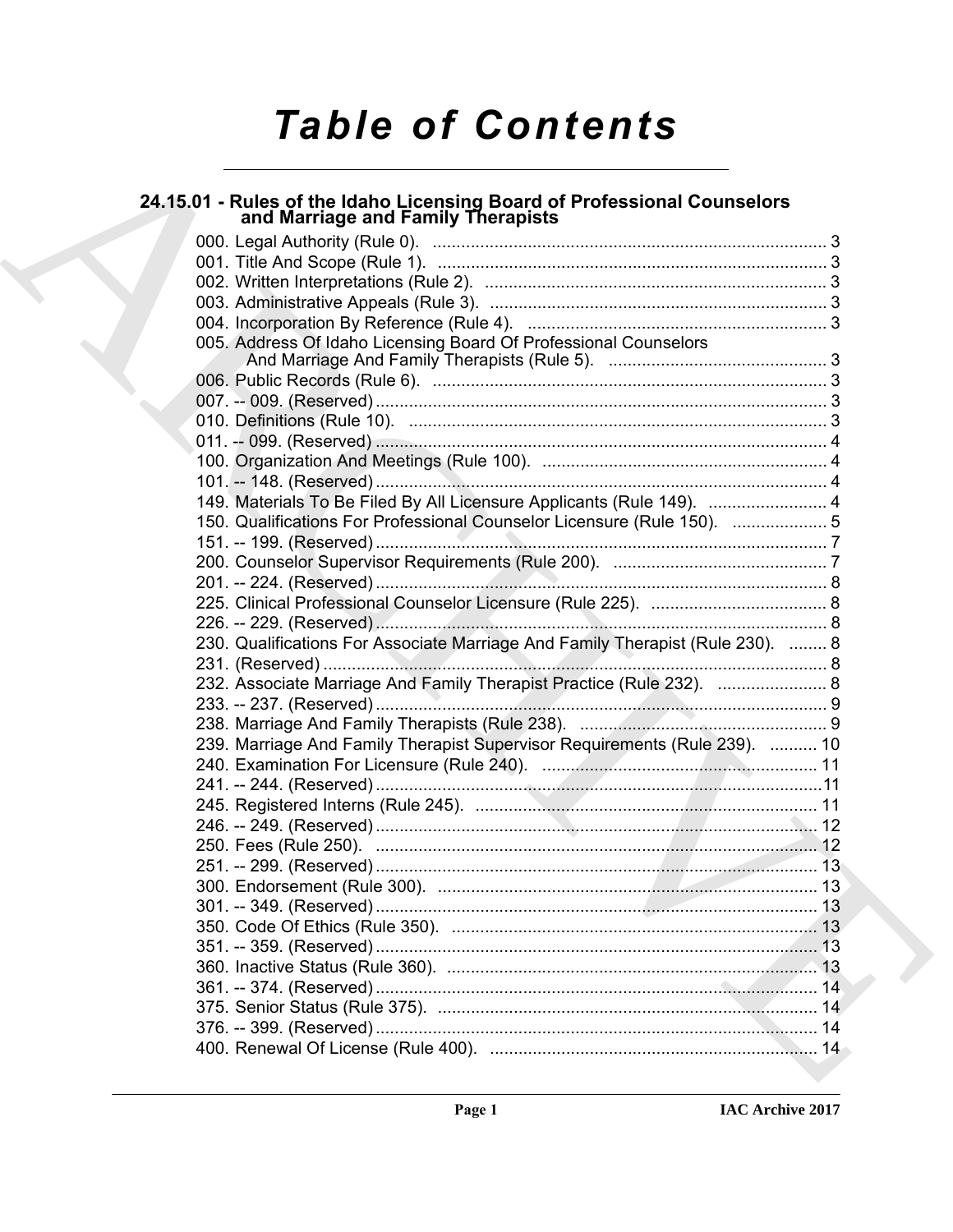# Table of Contents (cont'd)

| 450. General Scope Of The Licensee's Appropriate Practice (Rule 450).  16 |  |
|---------------------------------------------------------------------------|--|
|                                                                           |  |
|                                                                           |  |
|                                                                           |  |
|                                                                           |  |
|                                                                           |  |
|                                                                           |  |
|                                                                           |  |
|                                                                           |  |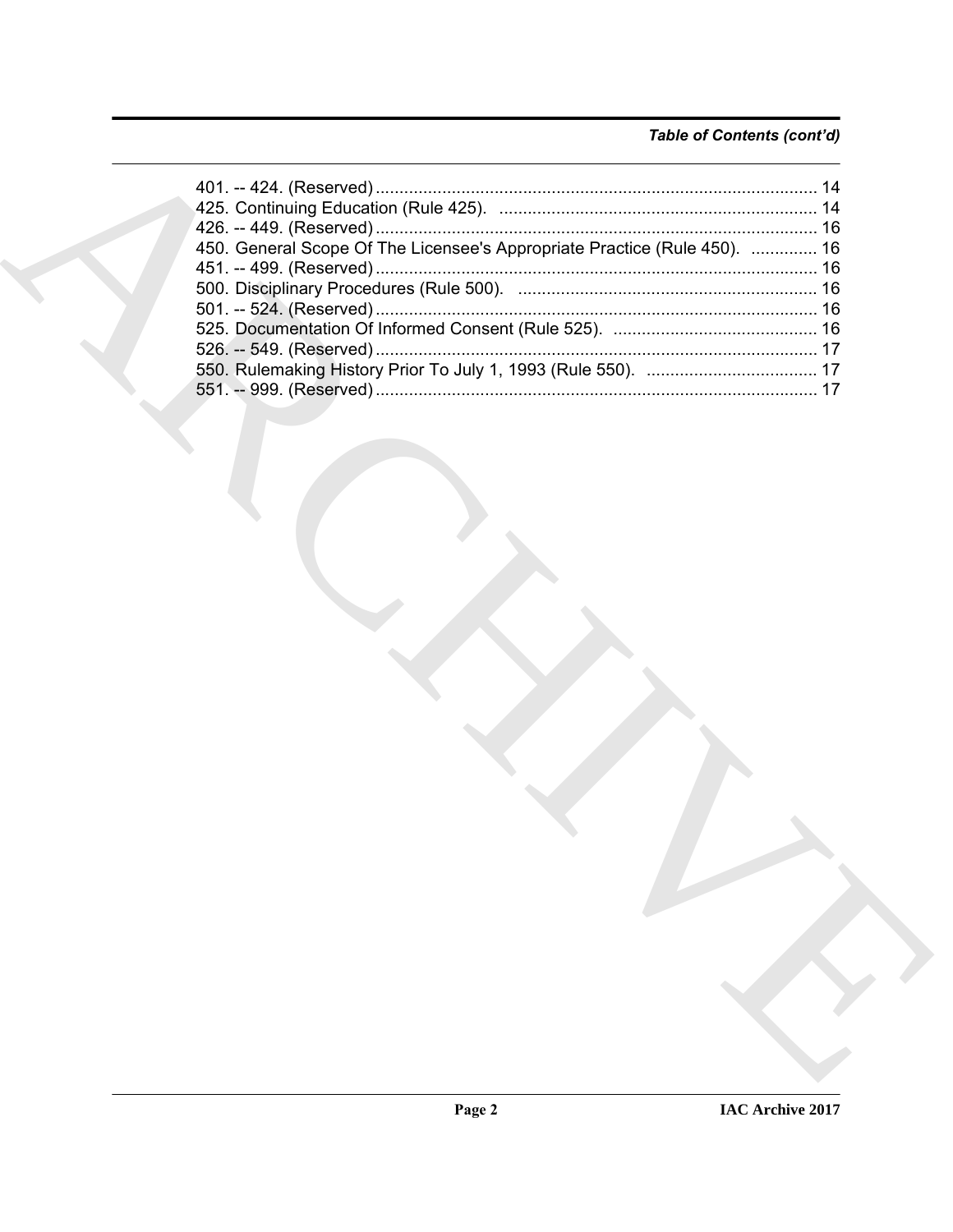#### **IDAPA 24 TITLE 15 CHAPTER 01**

# <span id="page-2-0"></span>**24.15.01 - RULES OF THE IDAHO LICENSING BOARD OF PROFESSIONAL COUNSELORS AND MARRIAGE AND FAMILY THERAPISTS**

#### <span id="page-2-1"></span>**000. LEGAL AUTHORITY (RULE 0).**

These rules are hereby prescribed and established pursuant to the authority vested in the Idaho Licensing Board of Professional Counselors and Marriage and Family Therapists by the provisions of Section 54-3404, Idaho Code. (3-13-02)

#### <span id="page-2-2"></span>**001. TITLE AND SCOPE (RULE 1).**

These rules shall be cited as IDAPA 24.15.01, "Rules of the Idaho Licensing Board of Professional Counselors and Marriage and Family Therapists." (3-13-02) Marriage and Family Therapists."

## <span id="page-2-3"></span>**002. WRITTEN INTERPRETATIONS (RULE 2).**

The board may have written statements that pertain to the interpretation of the rules of this chapter. Such interpretations, if any, are available for public inspection and copying at cost in the main office of the Bureau of Occupational Licenses. (3-13-02) Occupational Licenses.

#### <span id="page-2-4"></span>**003. ADMINISTRATIVE APPEALS (RULE 3).**

Administrative Appeals shall be governed by the Administrative Procedure Act, Title 67, Chapter 52, Idaho Code. (3-13-02)

### <span id="page-2-5"></span>**004. INCORPORATION BY REFERENCE (RULE 4).**

**ACA Code of Ethics.** "ACA Code of Ethics," as published by the American Counseling Association (ACA), effective 2014, is herein incorporated by reference and is available from the Board's office and on the Board web site. (4-11-15)

**02. AAMFT Code of Ethics**. The document titled "AAMFT Code of Ethics," as published by the American Association for Marriage and Family Therapy (AAMFT), effective January 1, 2015 and referenced in Subsections 239, 350, 450, and 525 is herein incorporated by reference and is available from the Board's office and on the Board web site. (3-25-16) on the Board web site.

**03. Guidelines**. The document titled "Approved Supervision Designation Handbook" that provides supervision guidelines for supervisors, as published by the American Association for Marriage and Family Therapy (AAMFT), dated October 2007 referenced in Subsection 239.03.a. of these rules, is herein incorporated by reference and is available from the Board's office and on the Board web site at http://www.ibol.idaho.gov. (4-4-13)

#### <span id="page-2-6"></span>**005. ADDRESS OF IDAHO LICENSING BOARD OF PROFESSIONAL COUNSELORS AND MARRIAGE AND FAMILY THERAPISTS (RULE 5).**

**CHAPTER OF**<br>
24.15.01 - RULES OF THE DAHO D[I](http://www.ibol.idaho.gov)CHORMOR BARROR COURSE OPERATION COUNSELORS<br>
100. IF.C.A.I. ALTHORITY (RIILS. 6).<br>
100. IF.C.A.I. ALTHORITY (RIILS. 6).<br>
100. IF.C.A.I. ALTHORITY (RIILS. 6).<br>
100. IF.C.A.I. ALT The office of the Board of Professional Counselors and Marriage and Family Therapists is located within the Bureau of Occupational Licenses, 700 W. State Street, Boise, Idaho 83702. The Bureau is open between the hours of 8:00 a.m. and 5:00 p.m. each day except Saturdays, Sundays and holidays. The telephone number of the Board is (208) 334-3233. The Board's FAX number is (208) 334-3945. The Board's e-mail address is cou@ibol.idaho.gov. The Board's official website is http://www.ibol.idaho.gov. (3-29-10) Board's official website is http://www.ibol.idaho.gov.

#### <span id="page-2-7"></span>**006. PUBLIC RECORDS (RULE 6).**

The records associated with the Idaho Licensing Board of Professional Counselors and Marriage and Family Therapists are subject to the provisions of the Idaho Public Records Act, Title 74, Chapter 1, Idaho Code. (3-13-02)

#### <span id="page-2-8"></span>**007. -- 009. (RESERVED)**

#### <span id="page-2-10"></span><span id="page-2-9"></span>**010. DEFINITIONS (RULE 10).**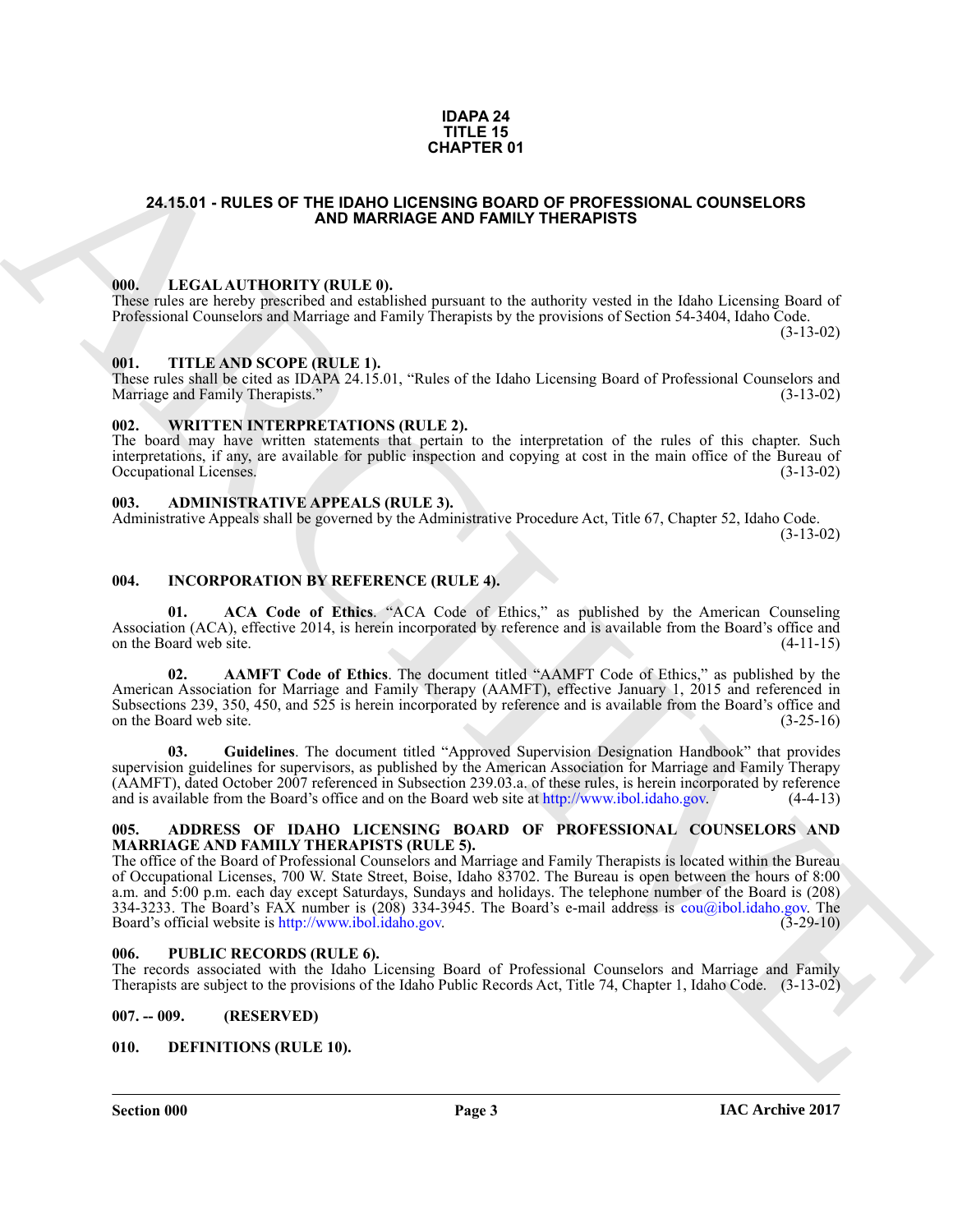<span id="page-3-5"></span>**01. Board**. The Idaho Licensing Board of Professional Counselors and Marriage and Family Therapists as prescribed in Section 54-3401, Idaho Code.

<span id="page-3-7"></span><span id="page-3-6"></span>**02. Bureau**. The Bureau of Occupational Licenses as prescribed in Sections 54-3404 and 67-2602, Idaho Code. (3-13-02)

Bureau III. Complete an Architecture Connection of Sometical State of Newslette State Connection of South Connection of Newslette State Connection of State Connection of State Connection of Newslette State Connection of S **03. Registered Intern**. A registered intern shall be defined as a person who is obtaining required supervised experience for licensure in a course of study provided by an institution of higher education or a person<br>who is in a private-practice setting acting under direct supervision. (3-29-12) who is in a private-practice setting acting under direct supervision.

**04. Accredited University or College**. An accredited university or college shall be a college or y accredited by one (1) of the following: (3-29-12) university accredited by one  $(1)$  of the following:

<span id="page-3-4"></span>

| а. | The Middle States Association of Colleges and Schools; | $(3-29-12)$ |
|----|--------------------------------------------------------|-------------|
|----|--------------------------------------------------------|-------------|

- **b.** The New England Association of Schools and Colleges; (3-29-12)
- **c.** The North Central Association of Colleges and Schools or the Higher Learning Commission; (3-29-12)
- **d.** The Northwest Association of Schools and of Colleges and Universities; (3-29-12)
- **e.** The Southern Association of Colleges and Schools; or (3-29-12)
- <span id="page-3-15"></span>**f.** The Western Association of Schools and Colleges. (3-29-12)

# <span id="page-3-0"></span>**011. -- 099. (RESERVED)**

# <span id="page-3-1"></span>**100. ORGANIZATION AND MEETINGS (RULE 100).**

Board meetings will be held not less than four (4) times each year and at such other times as the Board deems necessary. (3-29-12) necessary. (3-29-12)

# <span id="page-3-8"></span><span id="page-3-2"></span>**101. -- 148. (RESERVED)**

#### <span id="page-3-3"></span>**149. MATERIALS TO BE FILED BY ALL LICENSURE APPLICANTS (RULE 149).** Each applicant for licensure shall: (3-13-02) (3-13-02)

<span id="page-3-12"></span><span id="page-3-9"></span>**01. Complete an Application**. Complete an application upon a form prescribed by the Board.

(3-13-02)

**02. Provide Verification of Educational Program**. Verify completion of the approved educational program identified on the application with official graduate transcripts. Official transcripts must be received by the Board directly from the registrar of the appropriate college or university. (3-13-02)

<span id="page-3-14"></span>**03. Submit Verification of Supervised Experience**. The verification of supervised experience shall ded directly to the Board by those supervisors listed on the application. (3-13-02) be provided directly to the Board by those supervisors listed on the application.

<span id="page-3-13"></span>**04.** Submit Application Fee. Submit a non-refundable application fee as determined by Subsection (3-13-02) 250.01. (3-13-02)

<span id="page-3-10"></span>**05. Deadline**. To be considered by the Board, a properly completed application together with all supporting documentation and required fees must be received by the Bureau at least seven (7) calendar days prior to the next scheduled meeting of the Board. (3-30-06) the next scheduled meeting of the Board.

<span id="page-3-11"></span>**06. Lack of Activity**. Applications on file with the Board from an applicant who has not provided any written contact with the Board during the previous twelve (12) consecutive months shall be deemed denied and shall<br>(3-30-06) be terminated.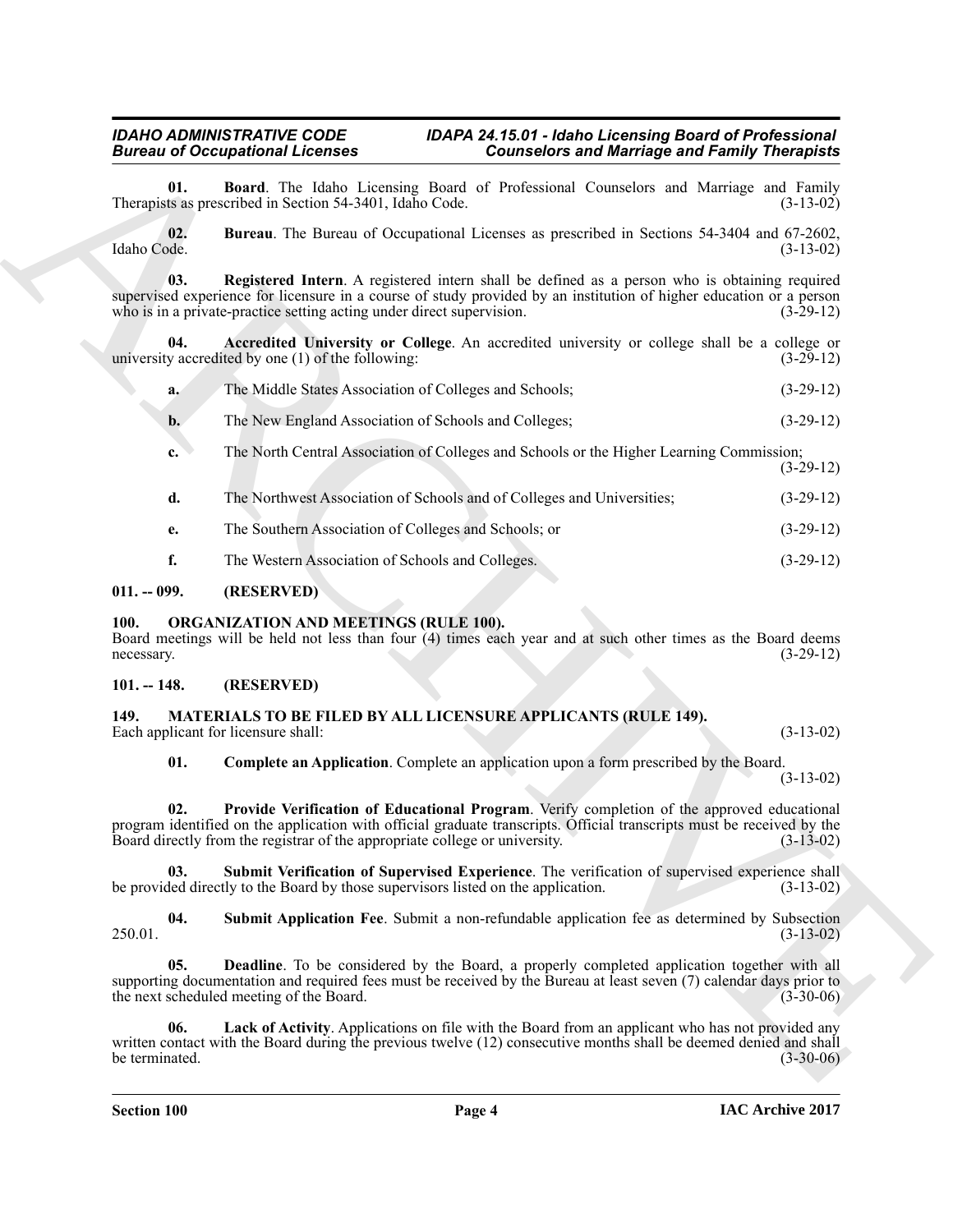### <span id="page-4-1"></span><span id="page-4-0"></span>**150. QUALIFICATIONS FOR PROFESSIONAL COUNSELOR LICENSURE (RULE 150).**

Licensure as a "professional counselor" shall be restricted to persons who have successfully completed the required examination and each of the following requirements: (3-30-06) examination and each of the following requirements:

<span id="page-4-2"></span>**01. Graduate Program Requirement**. A planned graduate program of sixty (60) semester hours which is primarily counseling in nature, six (6) semester hours of which are earned in an advanced counseling practicum, and including a graduate degree in a counseling field from an accredited university or college offering a graduate program in counseling.

**a.** A planned graduate program in a counseling field shall be defined as completion of one (1) of the following:  $(7-1-93)$ following: (7-1-93)

i. A counseling program approved by the Council for Accreditation of Counseling and Related Educational Programs; or (7-1-93)

ii. A counseling program approved by the Council on Rehabilitation Education; or (7-1-93)

**Eurosis of Occupations I. Forming Counselors and Marriage and Family Theoretics<br>
150. OULLIFICATIONS TOWARD CONSISTON COUNSEL DELEVANT (EQUILIFIED)<br>
Theoretics are professional consister with the vertex section in presen** iii. A counseling program approved by the Board which shows evidence of education in the following areas: Counseling Theory, Counseling Techniques and Supervised Counseling Experience (this practicum must be supervised at the ratio of at least one  $(1)$  hour of one-to-one supervision for every ten  $(10)$  hours of experience in the setting). Applicant must show completion of one (1) graduate level course unique to each of the following eight (8) areas: (3-29-10)  $\frac{1}{3-29-10}$  (3-29-10)

(1) Human growth and development: Includes studies that provide a broad understanding of the nature and needs of individuals at all developmental levels. Emphasis is placed on psychological, sociological, and physiological approaches. Also included are areas such as human behavior (normal and abnormal), personality theory, and learning theory. theory, and learning theory.

(2) Social and cultural foundations: Includes studies of change, ethnic groups, subcultures, changing roles of women, sexism, urban and rural societies, population patterns, cultural mores, use of leisure time, and differing life patterns. (7-1-93) differing life patterns.

(3) The helping relationship: Includes philosophic bases of the helping relationship: Consultation theory and/or an emphasis on the development of counselor and client (or consultee) self-awareness and self-<br>understanding. (7-1-93) understanding.

(4) Groups: Includes theory and types of groups, as well as descriptions of group practices, methods dynamics, and facilitative skills. It includes either a supervised practice and/or a group experience. (7-1-93)

Life-style and career development: Includes areas such as vocational-choice theory, relationship between career choice and life-style, sources of occupational and educational information, approaches to career decision-making processes, and career-development exploration techniques. (7-1-93)

Appraisal of the individual: Includes the development of a framework for understanding the individual, including methods of data gathering and interpretation, individual and group testing, case-study approaches and the study of individual differences. Ethnic, cultural, and sex factors are also considered. (7-1-9 approaches and the study of individual differences. Ethnic, cultural, and sex factors are also considered.

(7) Research and evaluation: Includes areas such as statistics, research design, and development of research and demonstration proposals. It also includes understanding legislation relating to the development of research, program development, and demonstration proposals, as well as the development and evaluation of program objectives. (7-1-93)

Professional orientation: Includes goals and objectives of professional counseling organizations, codes of ethics, legal consideration, standards of preparation, certification, and licensing and role of identity of counselors. (7-1-93)  $\epsilon$  counselors. (7-1-93)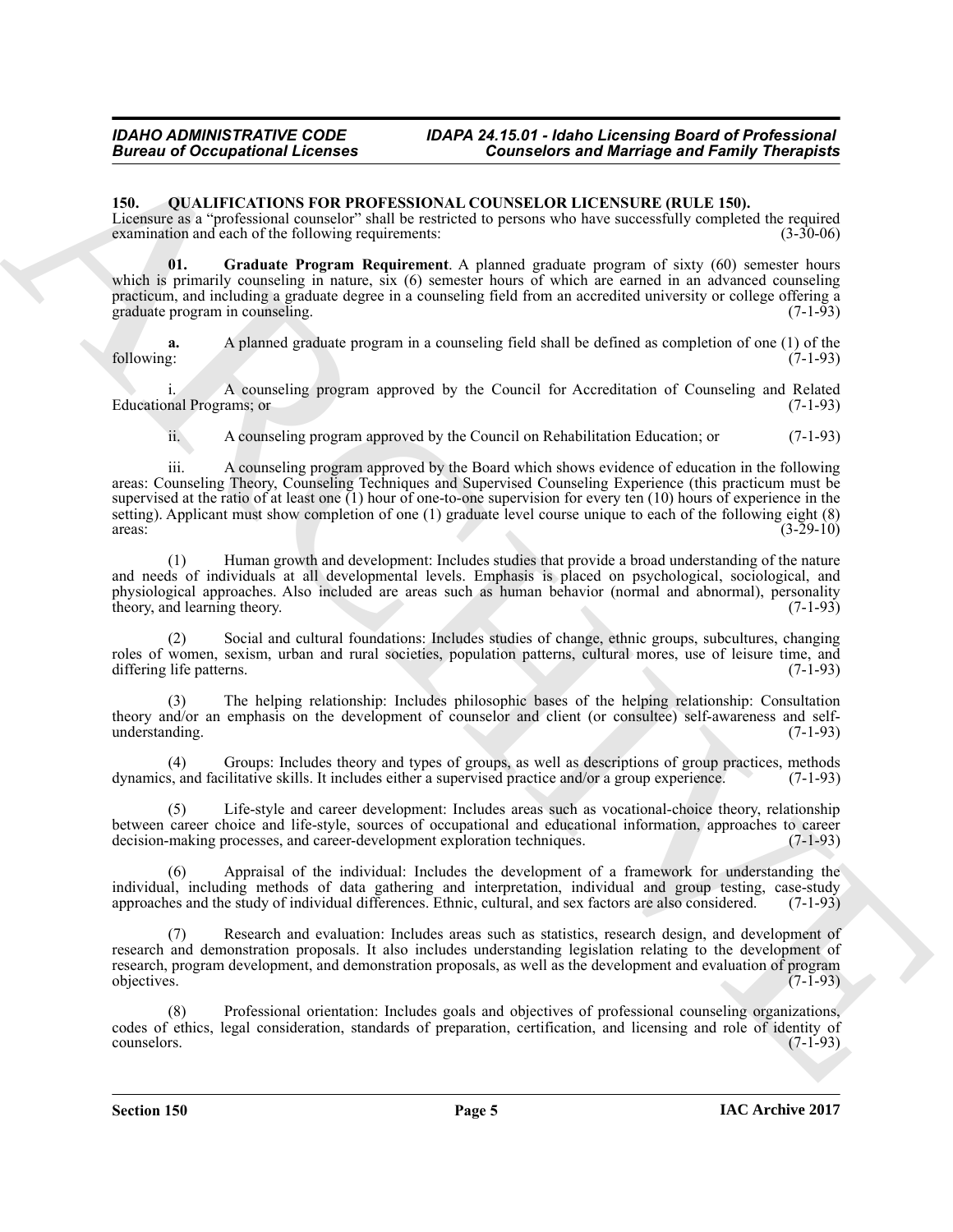**b.** A total of at least sixty (60) graduate semester hours or ninety (90) graduate quarter hours shall be (7-1-93) required.  $(7-1-93)$ 

<span id="page-5-0"></span>**c.** Advanced counseling practicum shall be practica taken at the graduate school level. (7-1-93)

**d.** A graduate degree shall be one of the following beyond the baccalaureate level: The master's he educational specialist certificate or degree, or the doctor's degree. (7-1-93) degree, the educational specialist certificate or degree, or the doctor's degree.

**02. Supervised Experience Requirement**. One thousand (1,000) hours of supervised experience in counseling acceptable to the Board. (7-1-93)

**a.** One thousand (1,000) hours is defined as one thousand (1,000) clock hours of experience working in a counseling setting, four hundred (400) hours of which shall be direct client contact. Supervised experience in practica and/or internships taken at the graduate level may be utilized. The supervised experience shall include a minimum of one (1) hour of face-to-face or one-to-one  $(1/1)$  or one-to-two  $(1/2)$  supervision with the supervisor for every twenty (20) hours of job/internship experience. Face-to-face may include a face-to-face setting provided by a secure live electronic connection between the supervisor and supervisee. As stated under Subsection 150.01.a.iii. counseling practicum experience as opposed to job or internship experience shall be supervised at a ratio of one (1) hour of supervision for every ten (10) hours in the settings. For example: (3-29-12)

i. A person in a twenty (20) hour per week job/internship who is receiving one (1) hour of individual supervision each week would accumulate one thousand  $(1,000)$  supervised hours in fifty  $(50)$  weeks to equal the twenty to one  $(20/1)$  ratio. twenty to one  $(20/1)$  ratio.

ii. A person in a forty (40) hour per week setting with one (1) hour of supervision per week would still fity (50) weeks to equal the twenty to one (20/1) ratio. require fifty  $(50)$  weeks to equal the twenty to one  $(20/1)$  ratio.

iii. A person in a forty (40) hour per week setting with two (2) hours of supervision per week would accumulate the one thousand  $(1,000)$  hours at the twenty to one  $(20/1)$  supervision ratio in twenty-five  $(25)$  weeks.  $(7-1-93)$ 

**Example of the set of the set of the set of the set of the set of the set of the set of the set of the set of the set of the set of the set of the set of the set of the set of the set of the set of the set of the set of b.** Until July 1, 2004, the supervision must be provided by a Professional Counselor or a Clinical Professional Counselor licensed by the state of Idaho. Effective July 1, 2010, supervision must be provided by a counselor education faculty member at an accredited college or university, Professional Counselor, registered with the Board as a supervisor, a Clinical Professional Counselor, registered with the Board as a supervisor, a Marriage and Family Therapist, registered with the Board as a supervisor, a Clinical Social Worker registered as a supervisor with the Board of Social Work, a licensed Psychologist, or a licensed Psychiatrist, licensed by the state of Idaho. If the applicant's supervision was provided in another state, it must have been provided by a counseling professional licensed by that state, provided the requirements for licensure in that state are substantially equivalent to the requirements of Title 54, Chapter 34, Idaho Code. If supervision was obtained prior to July 1, 1988, or in a state that does not regulate counseling, that supervision must have been provided by a qualified counselor educator as a part of a planned graduate program or by a person who holds a graduate degree beyond the baccalaureate level who is certified and/or licensed as a counselor, social worker, psychologist, or psychiatrist. Supervision by an administrative superior who is not in a counseling related profession is not acceptable to the Board. Supervision by a professional counseling peer, however, may be acceptable to the Board if the peer/supervisory relationship includes the same controls and procedures expected in an internship setting. (See Subsection 150.02.a.) For example, the relationship should include the staffing of cases, the critiquing of counseling tapes and this supervision must be conducted in a formal, professional, consistent manner on a regularly scheduled basis. (3-29-12)

Experience in counseling is defined as assisting individuals or groups, through the counseling relationship, to develop an understanding of personal problems, to define goals, and to plan action reflecting interests, abilities, aptitudes, and needs as related to persona-social concerns, educational progress, and occupations and careers. Counseling experience may include the use of appraisal instruments, referral activities, and research findings.  $(7-1-93)$ 

The Board shall consider the recommendation of the supervisor(s) when determining the e applicant's supervised experience. (4-2-03) acceptability of the applicant's supervised experience.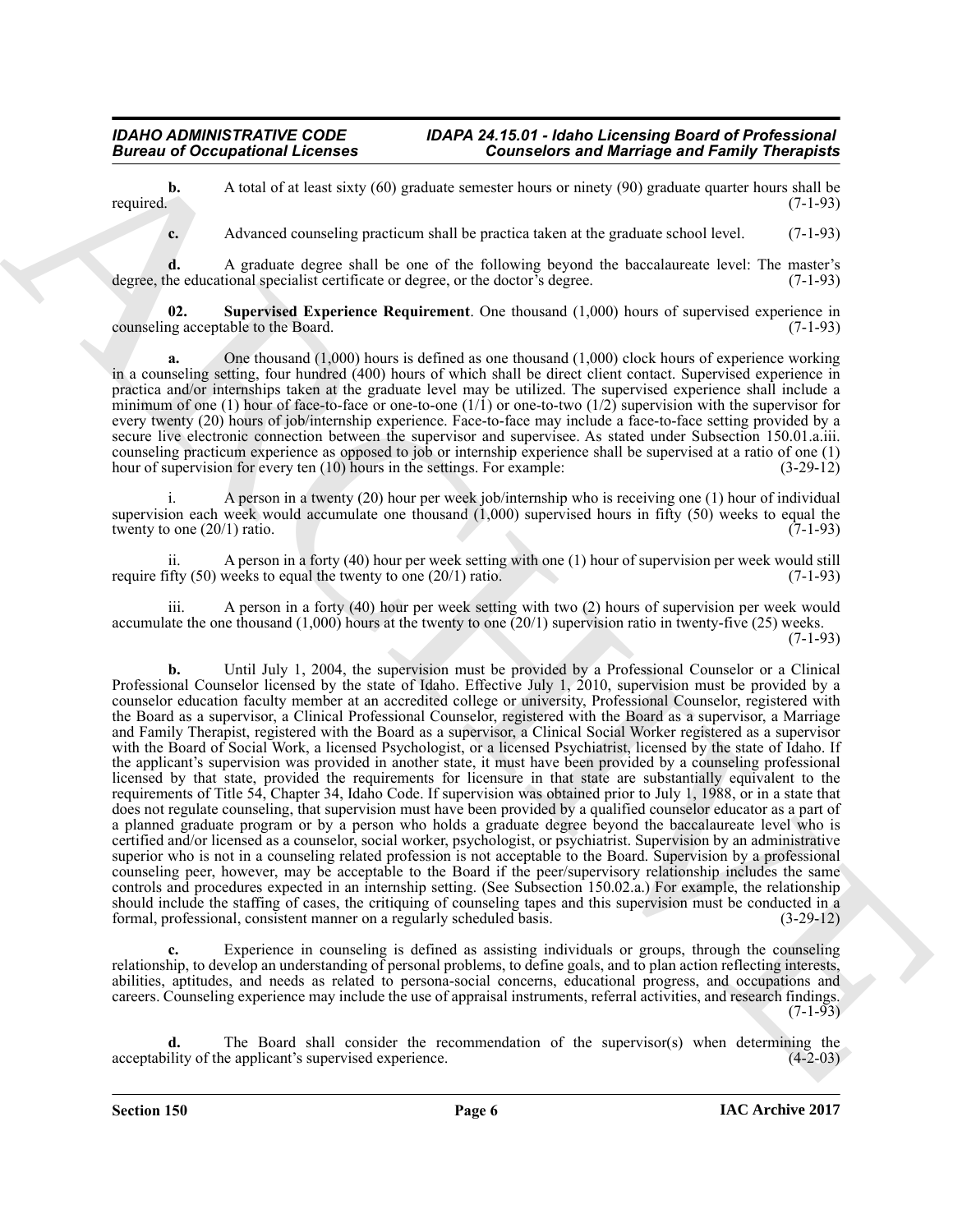**e.** Supervision must be provided in compliance with the ACA code of ethics for counseling on evaluation, remediation, and endorsement. (3-29-12) supervision, evaluation, remediation, and endorsement.

# <span id="page-6-0"></span>**151. -- 199. (RESERVED)**

# <span id="page-6-2"></span><span id="page-6-1"></span>**200. COUNSELOR SUPERVISOR REQUIREMENTS (RULE 200).**

Effective July 1, 2004, Idaho licensed counselors shall be registered with the Board in order to provide supervision for those individuals pursuing licensure in Idaho as a counselor. (3-29-12) for those individuals pursuing licensure in Idaho as a counselor.

# <span id="page-6-5"></span>**01. Requirements for Registration**. (4-2-03)

**a.** Document at least two (2) years experience as a licensed counselor. (3-30-07)

- **b.** Document at least one thousand five hundred (1,500) hours of direct client contact as a counselor.  $(4-2-03)$
- <span id="page-6-3"></span>**c.** Document fifteen (15) contact hours of education in supervisor training as approved by the Board.  $(4-2-03)$

**d.** Have not been the subject of any disciplinary action for five (5) years prior to application for registration.  $(4-2-03)$ registration. (4-2-03)

**02. Registration**. A supervisor applicant shall submit to the Bureau a completed application form as approved by the Board. (4-2-03)

**a.** Upon receipt of a completed application verifying compliance with the requirements for registration as a supervisor, the applicant shall be registered as a supervisor. The applicant shall include a copy of the informed consent form used to ensure clients are aware of the roles of the supervisor and supervisee. (3-29-12)

**b.** A supervisor's registration shall be valid only so long as the supervisor's counselor license remains nd in good standing, is not disciplined, and is renewed as provided in these rules.  $(3-25-16)$ current and in good standing, is not disciplined, and is renewed as provided in these rules.

# <span id="page-6-6"></span>**03. Supervision**. (4-2-03)

**a.** A Registered Counselor Supervisor shall provide supervision in conformance with the guidelines visors set forth in the ACA Code of Ethics. (3-29-12) for supervisors set forth in the ACA Code of Ethics.

Unless the primary work role of an individual is as a clinical supervisor a Registered Counselor of provide supervision to more than six (6) supervises concurrently. (3-29-12) Supervisor shall not provide supervision to more than  $six$  (6) supervisees concurrently.

<span id="page-6-4"></span>**c.** Supervision shall be provided in a face-to-face setting. Face-to-face setting may include a secure live electronic face-to-face connection between the supervisor and supervisee. (3-25-16)

**Example 20** Conceptions **Conneisher and Marriage and Marriage and Family Theoretics**<br>
Survey and main to provide a complete start definition of the start of the start of the start of the start of the start of the start o **04. Renewal**. Subject to the conditions in Paragraph 200.04.c. of this rule, a supervisor's registration is valid for a term of five (5) years. To renew a supervisor registration, the registered supervisor must submit to the Board a complete application for registration renewal prior to the expiration of the current registration on forms approved by the Board and meet the following requirements: (3-25-16)

**a.** Hold an active Idaho counselor license which has not been subject to discipline and is current and tanding; and (3-25-16) in good standing; and

**b.** Document six (6) hours of continuing education in advanced supervisor training as approved by the d completed within the previous five (5) years. (3-25-16) Board and completed within the previous five  $(5)$  years.

For supervisors registered prior to the effective date of Subsection 200.04 of this rule, the following ents and conditions apply:  $(3-25-16)$ renewal requirements and conditions apply: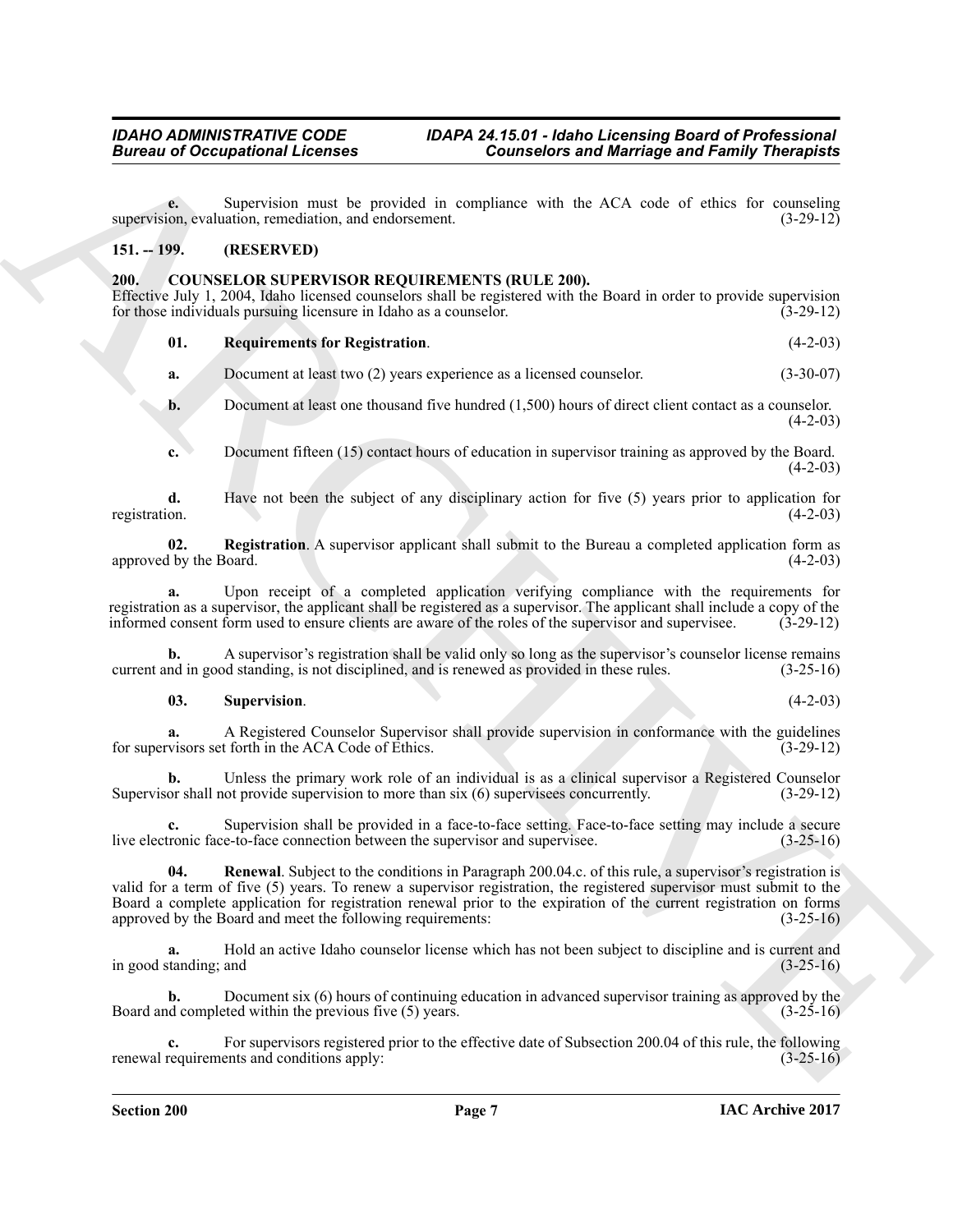i. A registered supervisor who has been registered for at least five (5) years prior to July 1, 2016 must submit a complete application for registration renewal and meet the renewal requirements by July 1, 2018. (3-25-16)

ii. A registered supervisor who has been registered for less than five (5) years prior to July 1, 2016 must submit a complete application for registration renewal and meet the renewal requirements by July 1, 2020.  $(3-25-16)$ 

# <span id="page-7-0"></span>**201. -- 224. (RESERVED)**

#### <span id="page-7-7"></span><span id="page-7-1"></span>**225. CLINICAL PROFESSIONAL COUNSELOR LICENSURE (RULE 225).**

Licensure as a "clinical professional counselor" shall be restricted to persons who have successfully passed the required examination and have met the following requirements: (3-29-12) required examination and have met the following requirements:

<span id="page-7-10"></span>**01.** License. Hold a valid licensed professional counselor license that is current and in good standing; (3-25-16) and  $(3-25-16)$ 

<span id="page-7-9"></span>**02. Experience**. Document two thousand (2,000) hours of direct client contact experience under supervision accumulated in no less than a two (2) year period after licensure in any state. (3-29-12)

**Europea of Occupations I**. Connected with the three interests and Marriago and Family Theoretical<br>
when  $A$ Chives a connected surface that the connected is the theoretical based of the summation of the transformation of **a.** All applicants for Clinical Professional Counselor license must provide verification of meeting at least one thousand (1,000) hours of supervised experience under the supervision of a licensed Clinical Professional Counselor registered as a supervisor with the Board. The remainder of the supervision may be provided by licensed Psychiatrists, Licensed Psychologists, Licensed Clinical Social Workers registered as supervisors with the Board of Social Work Examiners, or Marriage and Family Therapists registered as supervisors with the Board. If the applicant's supervision was provided in another state, it must have been provided by a counseling professional licensed by that state, provided the requirements for license and supervision are substantially equivalent to the requirements of Title 54. Chapter 34. Idaho Code. (3-25-16) requirements of Title 54, Chapter 34, Idaho Code.

**b.** One (1) hour of clinical supervision for every thirty (30) hours of direct client contact is required. Individual supervision is defined as one (1) hour of face-to-face, one-on-one (1:1) or one-to-two (1:2) supervision to every thirty (30) hours of direct client contact. Supervision shall be provided in a face-to-face setting. Face-to-face setting may include a secure live electronic face-to-face connection between the supervisor and supervisee. (3-25-16)

<span id="page-7-8"></span>**c.** No more than one-half (1/2) of group supervision shall be allowed. (3-30-07)

<span id="page-7-11"></span>**03. Examination**. Successful passage of the required written examination. (3-29-12)

**04. Recommendation of the Supervisor(s)**. The Board shall consider the recommendation of the or(s) when determining the acceptability of the applicant's supervised experience. (3-29-12)  $supervisor(s)$  when determining the acceptability of the applicant's supervised experience.

#### <span id="page-7-2"></span>**226. -- 229. (RESERVED)**

<span id="page-7-12"></span><span id="page-7-3"></span>**230.** QUALIFICATIONS FOR ASSOCIATE MARRIAGE AND FAMILY THERAPIST (RULE 230).<br>The following requirements must be met for associate marriage and family therapist licensure: (4-9-09) The following requirements must be met for associate marriage and family therapist licensure:

<span id="page-7-14"></span>**01. Graduate Degree**. Possess a graduate degree as outlined in Section 54-3405B(1), Idaho Code.  $(4-9-09)$ 

<span id="page-7-15"></span><span id="page-7-13"></span>**02. Practicum**. Must meet the requirements as outlined in Section 54-3405B(2), Idaho Code. (4-9-09)

**03. Examination**. Successful passage of the National Marital and Family Therapy Examination as <br>1 by the Association of Marital and Family Therapy Regulatory Boards (AMFTRB). (4-9-09) approved by the Association of Marital and Family Therapy Regulatory Boards (AMFTRB).

# <span id="page-7-4"></span>**231. (RESERVED)**

#### <span id="page-7-6"></span><span id="page-7-5"></span>**232. ASSOCIATE MARRIAGE AND FAMILY THERAPIST PRACTICE (RULE 232).**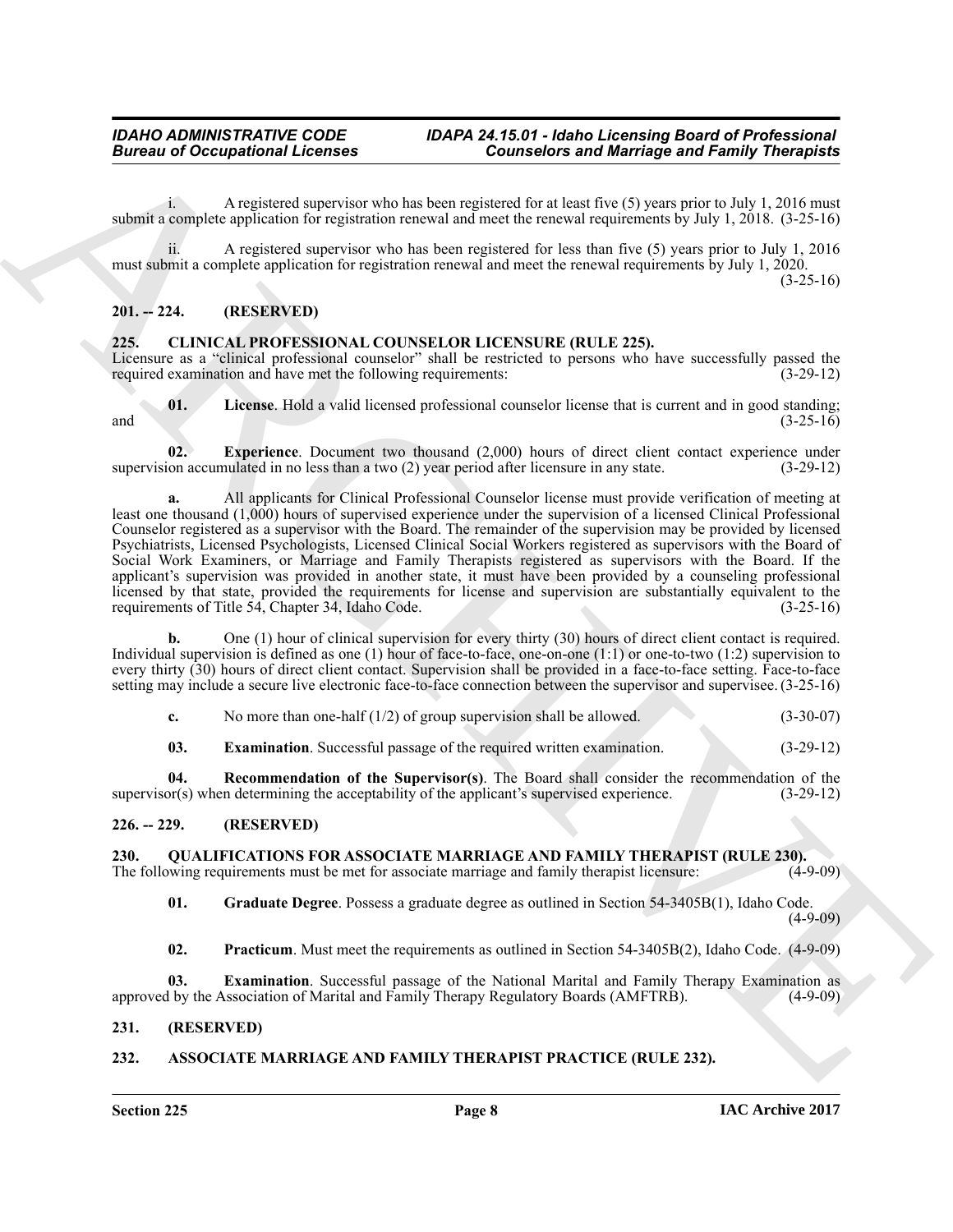A licensed associate marriage and family therapist shall only practice under supervision in compliance with the requirements and limitation of Subsection 238.03 of these rules. (4-9-09) requirements and limitation of Subsection 238.03 of these rules.

# <span id="page-8-0"></span>**233. -- 237. (RESERVED)**

# <span id="page-8-2"></span><span id="page-8-1"></span>**238. MARRIAGE AND FAMILY THERAPISTS (RULE 238).**

The following requirements must be met for marriage and family therapist licensure: (3-13-02)

<span id="page-8-4"></span>**01. Graduate Degree**. Possess a graduate degree as outlined in Section 54-3405C(1), Idaho Code. (3-13-02)

<span id="page-8-6"></span><span id="page-8-5"></span>**02. Practicum**. Must meet the requirements as outlined in Section 54-3405C(2), Idaho Code. (3-13-02)

**03. Supervised Marriage and Family Therapy Experience**. Must meet the three thousand (3,000) hour requirement as outlined in Section 54-3405C(3), Idaho Code. Effective July 1, 2004, a Idaho Marriage and Family Therapist must be registered with the Board to provide post graduate supervision for those pursuing marriage and family therapist licensure in Idaho. and family therapist licensure in Idaho.

**a.** A minimum of two thousand (2,000) postgraduate direct client contact hours, in no less than a two (2) year time period shall include a minimum one thousand (1,000) direct client contact hours with couples and families; and;

**b.** Two hundred (200) hours of supervision. (4-4-13)

**Branch of Comparison Licenses**<br>
A learned absorption Licenses and Equation 25.03 of Gouvestors and Marriago and Family Theoretical<br>
A learned absorption causes and Equation 25.05 of Gouvestors cause agreement is computed **c.** Effective July 1, 2014 a minimum of one hundred (100) hours post-graduate supervision must be obtained from a registered marriage and family therapist supervisor. The remaining one hundred (100) hours of supervision may also be obtained from a licensed clinical professional counselor registered as a supervisor with the Board, licensed psychologist, licensed clinical social worker registered as a supervisor with the Board of Social Work Examiners, or licensed psychiatrist who documents:

i. A minimum of five (5) years of experience providing marriage and family therapy; and (3-20-04)

ii. Fifteen (15) contact hours of education in supervisor training; and (3-20-04)

iii. Has not been the subject of any disciplinary action for five (5) years immediately prior to providing supervision.  $(3-20-04)$ 

**d.** No more than one hundred (100) hours of group supervision shall be allowed. Group supervision defined as up to six (6) supervisees and one (1) supervisor; and  $(3-29-12)$ shall be defined as up to six  $(6)$  supervisees and one  $(1)$  supervisor; and

**e.** Individual supervision is defined as up to two (2) supervisees per supervisor; and (3-13-02)

**f.** Supervision must employ observation of client contact such as the use of audio technologies or co-therapy, or live supervision; and (3-29-12) video technologies or co-therapy, or live supervision; and

**g.** In accordance with the adopted Codes of Ethics prohibiting dual relationships, a supervisor shall not act as an applicant's personal Professional Counselor/Therapist. (3-13-02)

**h.** The Board shall consider the recommendation of the supervisor(s) when determining the ility of the applicant's supervised experience. (4-2-03) acceptability of the applicant's supervised experience.

**i.** Supervision obtained in another state must conform with the state's requirements provided they are substantially equivalent to Idaho's requirements. (3-29-12)

#### <span id="page-8-3"></span>**04. Examination**. (3-13-02)

**IAC Archive 2017**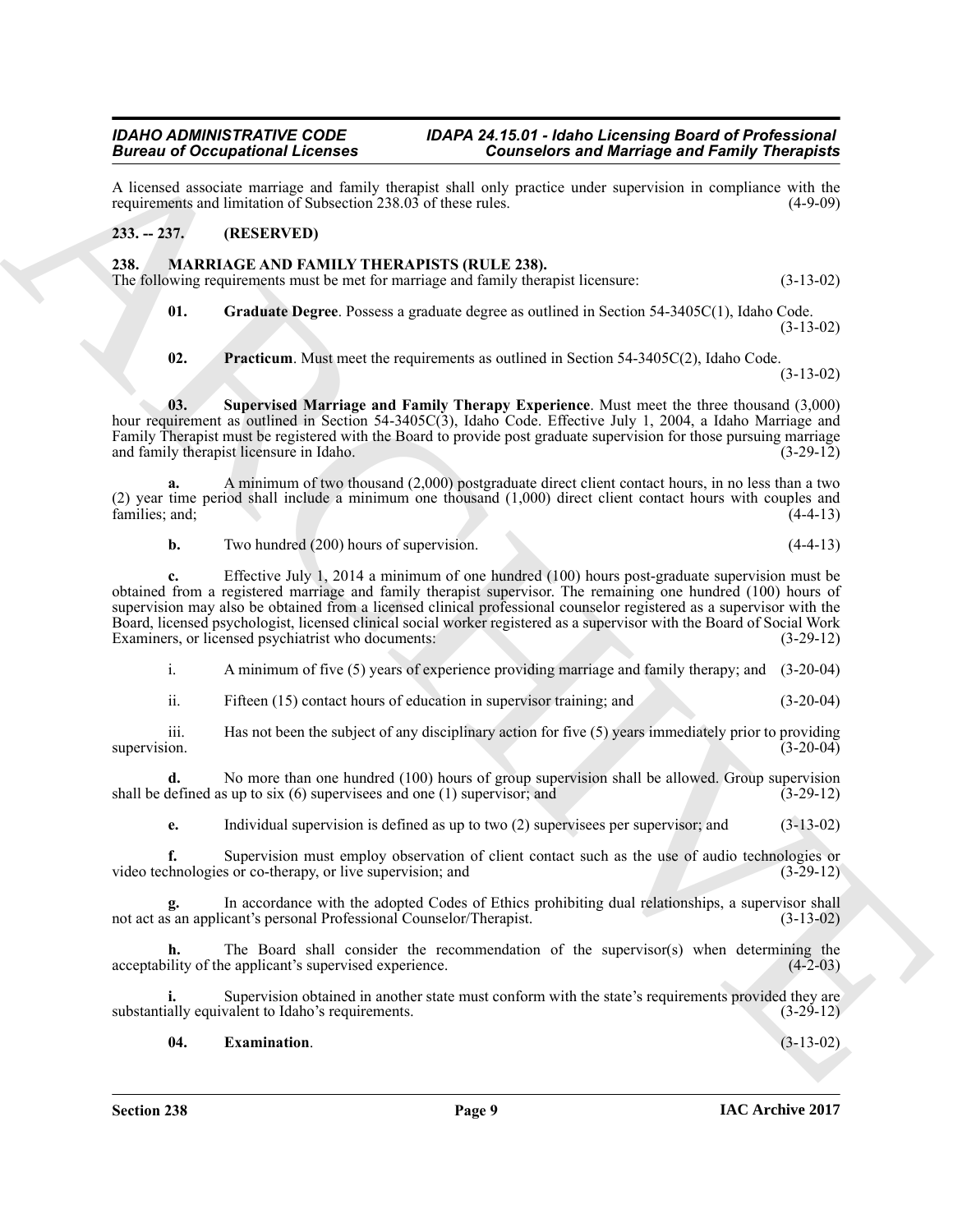**a.** The Board requires successful passage of the National Marital and Family Therapy Examination as approved by the Association of Marital and Family Therapy Regulatory Boards (AMFTRB).

**b.** The examination will be conducted at a time and place specified by the Board.  $(3-13-02)$ 

**c.** Successful passage of the examination is defined by the Board as achievement of the passing score set by the AMFTRB. Reexamination shall consist of the entire examination.

# <span id="page-9-1"></span><span id="page-9-0"></span>**239. MARRIAGE AND FAMILY THERAPIST SUPERVISOR REQUIREMENTS (RULE 239).**

Effective July 1, 2004, licensed marriage and family therapists in Idaho shall be registered with the board to provide supervision for those individuals pursuing licensure in the state of Idaho as a marriage and family therapist.(3-20-04)

# <span id="page-9-3"></span>**01. Requirements for Registration**. (3-20-04)

**a.** Possess two (2) years experience as a licensed marriage and family therapist and document at least sand (2.000) hours of direct client contact with couples and families. (3-20-04) two thousand  $(2,000)$  hours of direct client contact with couples and families.

**b.** Document fifteen (15) contact hours of education in supervisor training as approved by the Board.  $(3-20-04)$ 

<span id="page-9-2"></span>**c.** Have not been subject to discipline for five (5) years prior to registration.  $(3-20-04)$ 

**02.** Registration. A marriage and family therapist shall fully complete the application form as ed by the board and submit the designated fee as adopted by board rule. (3-20-04) established by the board and submit the designated fee as adopted by board rule.

**a.** Upon receipt of a completed application verifying compliance with the requirements for registration as a supervisor, the applicant shall be registered as a supervisor. The applicant shall include a copy of the informed consent form used to ensure clients are aware of the roles of the supervisor and supervise informed consent form used to ensure clients are aware of the roles of the supervisor and supervisee.

**b.** A supervisor's registration shall be valid only so long as the supervisor's marriage and family therapist license remains current and in good standing, is not disciplined, and is renewed as provided in these rules.  $(3-25-16)$ 

#### <span id="page-9-4"></span>**03. Supervision**. (3-20-04)

**a.** A registered marriage and family therapist supervisor shall provide supervision in conformance with the guidelines for supervisors adopted by the American Association for Marriage and Family Therapists and the guidelines set forth in the AAMFT Code of Ethics. (3-25-16) guidelines set forth in the AAMFT Code of Ethics.

**b.** Unless the primary work role of an individual is as a clinical supervisor a registered marriage and family therapist shall not supervise more than six (6) supervisees, either in one-to-one or group supervision, at any time regardless of the modality (individual, dvad, or group) of supervision. time regardless of the modality (individual, dyad, or group) of supervision.

<span id="page-9-5"></span>**c.** Supervision shall be provided in a face-to-face setting. Face-to-face setting may include a secure tronic connection between the supervisor and supervisee. (3-25-16) live electronic connection between the supervisor and supervisee.

Bureau of Occupation at Leonors 1 Connection and Marchives and Marchives and Financial Connection and Archives and Marchives and Archives and Archives and Archives and Archives and Archives and Archives and Archives and A **04. Renewal**. Subject to the conditions in Paragraph 239.04.c. of this rule, a supervisor's registration is valid for a term of five (5) years. To renew a supervisor registration, the registered supervisor must submit to the Board a complete application for registration renewal prior to the expiration of the current registration on forms approved by the Board and meet the following requirements: (3-25-16) approved by the Board and meet the following requirements:

Hold an active Idaho marriage and family therapist license which has not been subject to discipline in good standing; and  $(3-25-16)$ and is current and in good standing; and

**b.** Document six (6) hours of continuing education in advanced supervisor training as approved by the d completed within the previous five (5) years.  $(3-25-16)$ Board and completed within the previous five  $(5)$  years.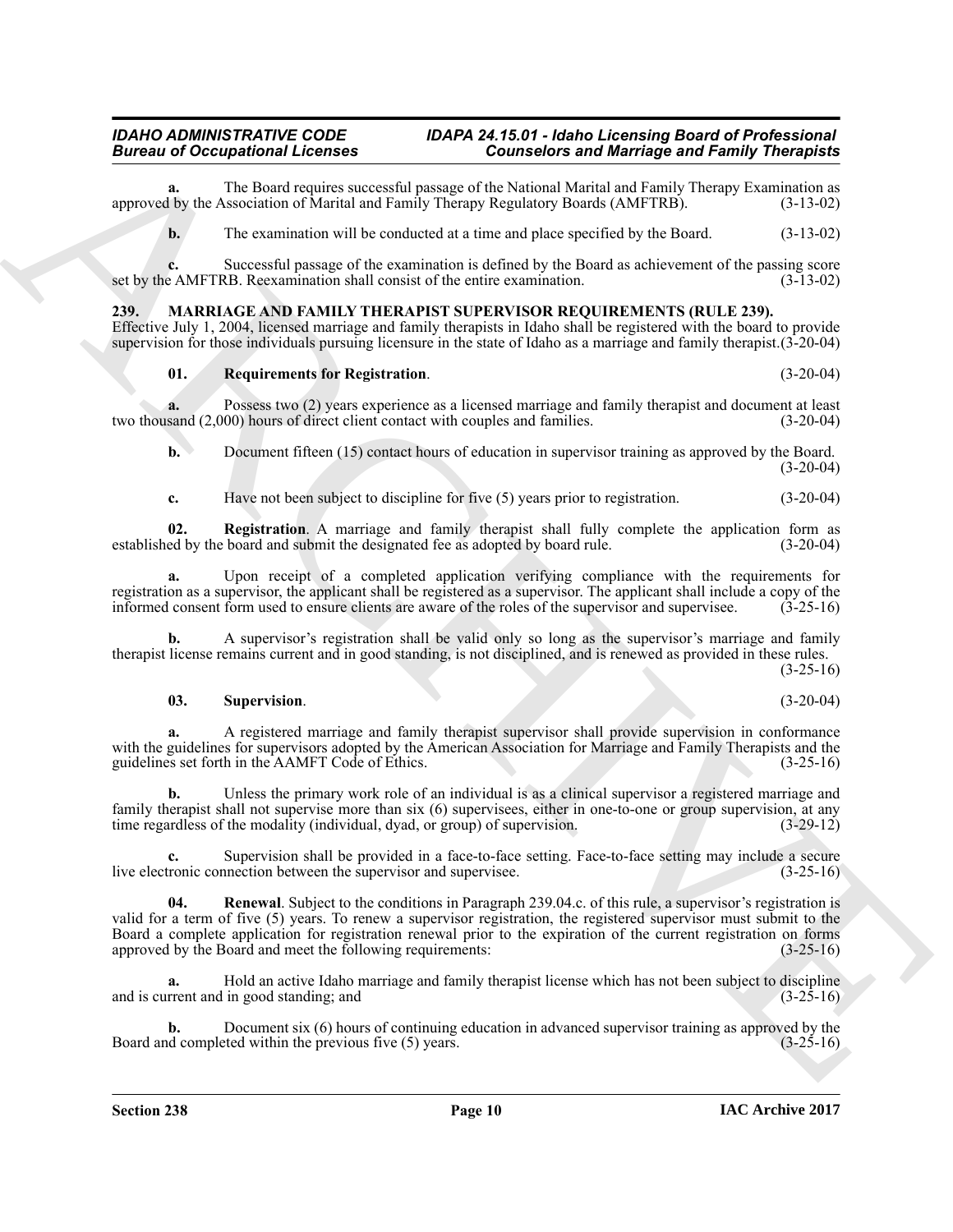**c.** For supervisors registered prior to the effective date of Subsection 239.04 of this rule, the following requirements and conditions apply:  $(3-25-16)$ renewal requirements and conditions apply:

i. A registered supervisor who has been registered for at least five (5) years prior to July 1, 2016 must submit a complete application for registration renewal and meet the renewal requirements by July 1, 2018. (3-25-16)

ii. A registered supervisor who has been registered for less than five (5) years prior to July 1, 2016 must submit a complete application for registration renewal and meet the renewal requirements by July 1, 2020.

# $(3-25-16)$

#### <span id="page-10-3"></span><span id="page-10-0"></span>**240. EXAMINATION FOR LICENSURE (RULE 240).**

Licensure as a counselor, clinical counselor, associate marriage and family therapist, or marriage and family therapist shall be restricted to persons who have successfully completed the required written examination. (4-9shall be restricted to persons who have successfully completed the required written examination.

#### <span id="page-10-4"></span>**01. Examination**. (3-30-06)

**a.** All counselor applicants are required to successfully pass the National Counselor Examination by the National Board of Certified Counselors (NBCC). (3-30-06) prepared by the National Board of Certified Counselors (NBCC).

**b.** All clinical counselor applicants are required to successfully pass the National Clinical Mental Health Counselor Examination (NCMHCE) prepared by the National Board of Certified Counselors (NBCC).

 $(3-30-06)$ 

**c.** All associate marriage and family therapist applicants are required to successfully pass the National Marital and Family Therapy Examination as approved by the Association of Marital and Family Therapy Regulatory<br>(4-9-09) Boards (AMFTRB).

**d.** All marriage and family therapist applicants are required to successfully pass the National Marital and Family Therapy Examination as approved by the Association of Marital and Family Therapy Regulatory Boards (AMFTRB).  $(A-MFTRB)$ . (4-9-09)

<span id="page-10-6"></span>**02. Time and Place**. The examination will be conducted at a time and place specified by the Board or ining entity. (3-30-06) the examining entity.

<span id="page-10-5"></span>**03. Successful Passage**. Successful passage of the examination is defined as achievement of the passing score set by the preparer of the examination. Reexamination shall consist of the entire examination.

(3-30-06)

# <span id="page-10-1"></span>**241. -- 244. (RESERVED)**

#### <span id="page-10-7"></span><span id="page-10-2"></span>**245. REGISTERED INTERNS (RULE 245).**

**Extreme to Concerner and Benefits and Benefits and Benefits and Benefits and European Section 1988.**<br>
A requirement to the section of the section of the section of the section 2080 of the section 2080 of the section 2080 An individual pursuing Idaho licensure as a Professional Counselor may register with the Board as an Intern. An individual pursuing Idaho licensure as a Marriage and Family Therapist shall be a Licensed Associate Marriage and Family Therapist or Licensed Professional Counselor, or register prior to commencement of supervised experience with the Board as an Intern in compliance with Section 54-3402, Idaho Code. If the Marriage and Family Therapist applicant's supervised experience was obtained out of state, such applicant must meet the requirements of Rule<br>238.03, except that applicant's supervisor need not be registered with the Board. (3-29-12)  $238.03$ , except that applicant's supervisor need not be registered with the Board.

#### <span id="page-10-8"></span>**01. Requirements for Registration**. (4-2-03)

**a.** Possess a graduate degree in counseling, marriage and family therapy, or a closely related field from an accredited university or college. (4-2-03)

**b.** Be actively pursuing postgraduate supervised experience. (4-2-03)

**c.** Designate a supervisor who is registered with the board as a supervisor as set forth in these rules or who is otherwise approved to provide marriage and family therapy supervision as defined in Section 54-3405C, Idaho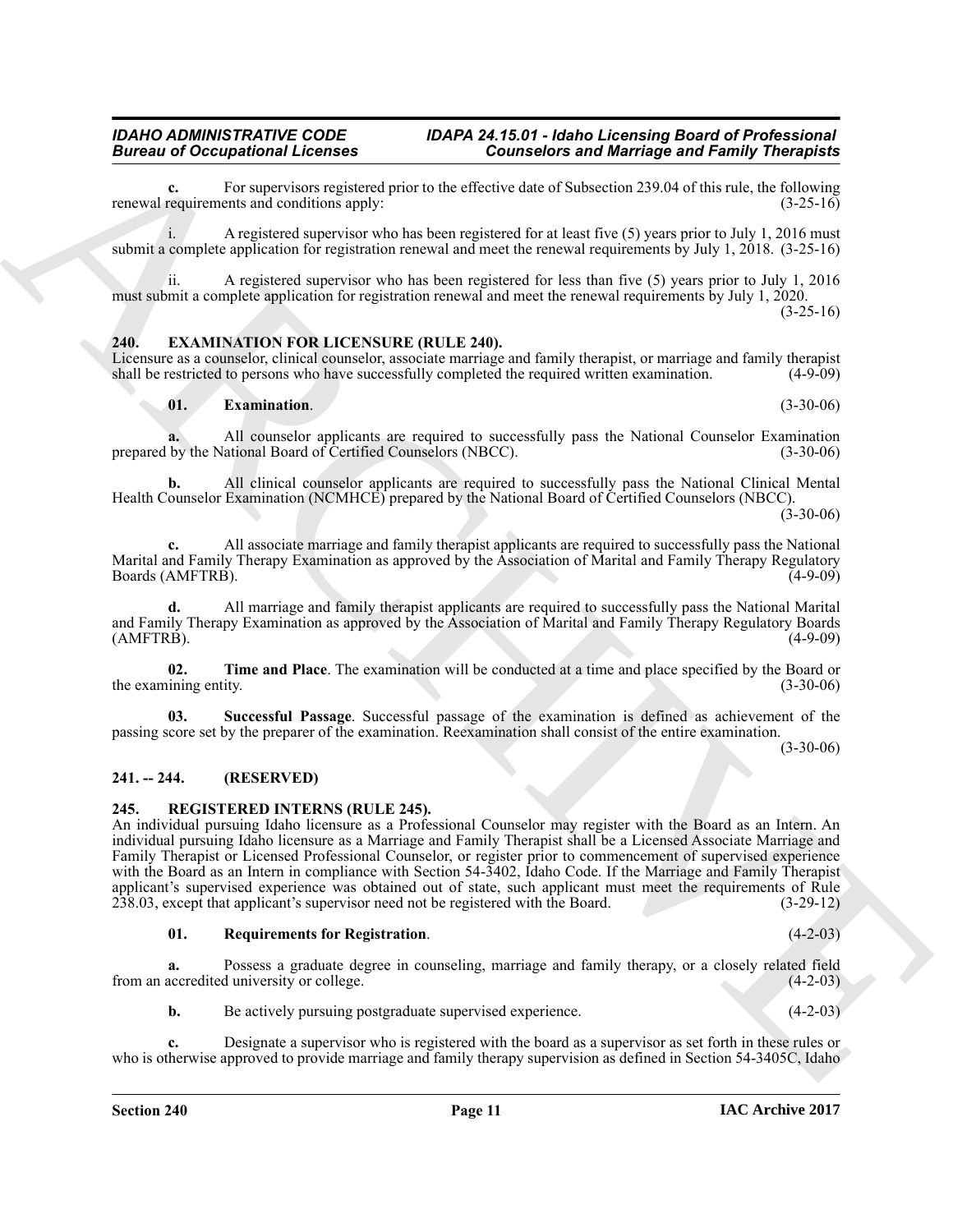# <span id="page-11-11"></span><span id="page-11-10"></span>**03. Practice**. (4-2-03)

# <span id="page-11-0"></span>**246. -- 249. (RESERVED)**

# <span id="page-11-6"></span><span id="page-11-2"></span><span id="page-11-1"></span>**250. FEES (RULE 250).**

| <b>Bureau of Occupational Licenses</b> |                                                                                     | <b>Counselors and Marriage and Family Therapists</b>                                                                                                                                                                                                                                                                                     |             |
|----------------------------------------|-------------------------------------------------------------------------------------|------------------------------------------------------------------------------------------------------------------------------------------------------------------------------------------------------------------------------------------------------------------------------------------------------------------------------------------|-------------|
|                                        | Code, and who shall be responsible to provide supervision.                          |                                                                                                                                                                                                                                                                                                                                          | $(3-29-12)$ |
| 02.<br>as adopted by Board rule.       |                                                                                     | Registration. An individual applying for registration as a Counselor Intern or Marriage and Family<br>Therapist Intern shall fully complete the application form as established by the Board and submit the designated fee                                                                                                               | $(4-2-03)$  |
| 03.                                    | Practice.                                                                           |                                                                                                                                                                                                                                                                                                                                          | $(4-2-03)$  |
| a.                                     | counseling or marriage and family therapy as may be provided.                       | A Registered Intern may only practice counseling or marriage and family therapy under the direct<br>supervision of a Counselor Supervisor, registered with the Board or Marriage and Family Therapist Supervisor,<br>registered with the Board who shall be responsible to ensure that a Registered Intern is competent to practice such | $(3-29-12)$ |
| $\mathbf{b}$ .                         | advertising, such as business cards, informed consent forms, and other disclosures. | Only a Registered Intern may use the title Registered Counselor Intern or Registered Marriage and<br>Family Therapist Intern. Registered interns must explicitly state that they are interns in their documentation and                                                                                                                  | $(3-29-12)$ |
| c.<br>registration.                    |                                                                                     | An individual shall not practice as an intern for more than four (4) years from the original date of                                                                                                                                                                                                                                     | $(4-2-03)$  |
| $246. - 249.$                          | (RESERVED)                                                                          |                                                                                                                                                                                                                                                                                                                                          |             |
| 250.                                   | FEES (RULE 250).                                                                    |                                                                                                                                                                                                                                                                                                                                          |             |
| 01.                                    | <b>Application Fee. Application fee:</b>                                            |                                                                                                                                                                                                                                                                                                                                          | $(7-1-97)$  |
| a.                                     | Professional Counselor -- seventy-five dollars (\$75).                              |                                                                                                                                                                                                                                                                                                                                          | $(3-13-02)$ |
| b.                                     | Clinical Professional Counselor -- seventy-five dollars (\$75).                     |                                                                                                                                                                                                                                                                                                                                          | $(3-13-02)$ |
| c.                                     | Marriage and Family Therapist -- seventy-five dollars (\$75).                       |                                                                                                                                                                                                                                                                                                                                          | $(3-13-02)$ |
| d.                                     |                                                                                     | Associate Marriage and Family Therapist -- seventy-five dollars (\$75).                                                                                                                                                                                                                                                                  | $(4-9-09)$  |
| e.                                     | Intern Registration -- twenty-five dollars (\$25).                                  |                                                                                                                                                                                                                                                                                                                                          | $(4-2-03)$  |
| 02.                                    | examination plus an administration fee of twenty-five dollars (\$25).               | Marriage and Family Therapist Examination or Reexamination Fee. The Marriage and Family<br>Therapist license examination or reexamination fee shall be the fee as set by the provider of the approved                                                                                                                                    | $(3-29-10)$ |
| 03.                                    |                                                                                     | Original License Fee. Original license fee for Professional Counselor, Clinical Professional<br>Counselor, Associate Marriage and Family Therapist, or Marriage and Family Therapist -- seventy-five dollars (\$75).                                                                                                                     | $(4-9-09)$  |
| 04.<br>dollars $(\$100)$ .             |                                                                                     | Annual Renewal Fee. Annual license renewal fee for Professional Counselor, Clinical<br>Professional Counselor, Associate Marriage and Family Therapist, or Marriage and Family Therapist -- one hundred                                                                                                                                  | $(4-9-09)$  |
| 05.                                    | Therapist -- fifty dollars (\$50).                                                  | Annual Renewal Fee for Inactive License. Annual license renewal fee for inactive Professional<br>Counselor, Clinical Professional Counselor, Associate Marriage and Family Therapist, or Marriage and Family                                                                                                                             | $(4-9-09)$  |
| 06.                                    | Therapist -- sixty dollars (\$60).                                                  | Annual Renewal Fee for Senior Status. Annual license renewal fee for senior Professional<br>Counselor, Clinical Professional Counselor, Associate Marriage and Family Therapist, or Marriage and Family                                                                                                                                  | $(4-9-09)$  |
|                                        |                                                                                     |                                                                                                                                                                                                                                                                                                                                          |             |

- **d.** Associate Marriage and Family Therapist -- seventy-five dollars (\$75). (4-9-09)
- <span id="page-11-9"></span><span id="page-11-8"></span><span id="page-11-7"></span><span id="page-11-5"></span><span id="page-11-4"></span><span id="page-11-3"></span>**e.** Intern Registration -- twenty-five dollars (\$25). (4-2-03)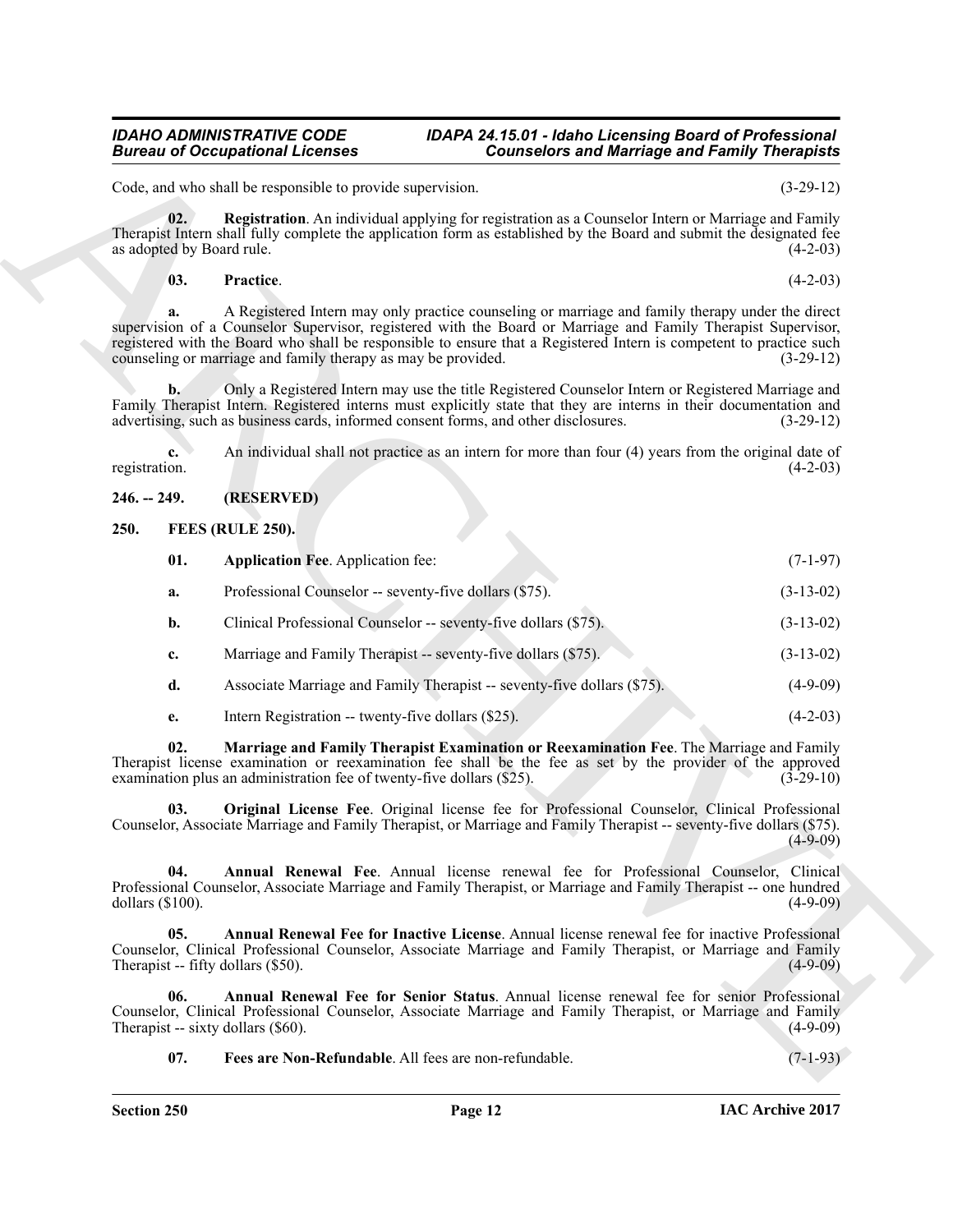# <span id="page-12-0"></span>**251. -- 299. (RESERVED)**

### <span id="page-12-7"></span><span id="page-12-1"></span>**300. ENDORSEMENT (RULE 300).**

<span id="page-12-10"></span>The Board may grant a license to any person who submits a completed application on a form approved by the Board together with the required fees and who: (3-13-02) together with the required fees and who:

**Europea of Occupations I. February Counterbar and Marriage and Family Theoretical<br>
241. - 29. IRENE UNITE NOVA (MARCHIVE TRULE 200).<br>
28. The CHOMBER LIVE TRULE 200, The CHOMBER CONTROL CONTROL CONTROL CONTROL CONTROL CO 01**. **Holds a Current License**. The applicant must be the holder of a current active license, in the profession and at the level for which a license is being sought, issued by the authorized regulatory entity in another state or foreign country. The state or foreign country must have substantially similar requirements for licensing as is provided for new applicants in Idaho. The certification of licensure must be received by the Board from the issuing agency; and (3-29-12) agency; and

<span id="page-12-9"></span>**02. Has Not Been Disciplined**. The applicant must have not been disciplined within the last five (5) years, had a license revoked, suspended, restricted, or otherwise sanctioned by any regulatory entity and has never voluntarily surrendered a license; and (3-29-10) voluntarily surrendered a license; and

<span id="page-12-11"></span>**03. Is of Good Moral Character**. The applicant must be of good moral character and have not been convicted, found guilty, or received a withheld judgment or suspended sentence for any felony; and (3-29-10)

<span id="page-12-8"></span>**04. Has Documented Experience**. The applicant must provide a documented record of at least five (5) years actual practice under licensure in the seven (7) years immediately prior to application in the profession for which a license is being sought, or can demonstrate hardship or extenuating circumstances that prohibited practice during a portion of the seven  $(7)$  year period as determined by the Board; and  $(3-29-12)$ during a portion of the seven  $(7)$  year period as determined by the Board; and

<span id="page-12-12"></span>**05. Will Abide by Laws, Rules and Code of Ethics**. The applicant must certify under oath to abide by the laws and rules governing the practice of counseling and marriage and family therapy in Idaho and the applicable code of ethics as adopted. (3-29-12) code of ethics as adopted.

#### <span id="page-12-2"></span>**301. -- 349. (RESERVED)**

#### <span id="page-12-6"></span><span id="page-12-3"></span>**350. CODE OF ETHICS (RULE 350).**

The Board adopts the American Counseling Association (ACA) Code of Ethics and the American Association for Marriage and Family Therapy (AAMFT) Code of Ethics as referenced in Section 004. All licensees shall be required to adhere to the appropriate Code of Ethics pertaining to their licensure. (3-29-12) to adhere to the appropriate Code of Ethics pertaining to their licensure.

# <span id="page-12-4"></span>**351. -- 359. (RESERVED)**

# <span id="page-12-13"></span><span id="page-12-5"></span>**360. INACTIVE STATUS (RULE 360).**

**01.** Request for Inactive Status. Each person requesting an inactive status during the renewal of their renewal of their renewal submit a written request and pay the established fee.  $(3-26-08)$ active license must submit a written request and pay the established fee.

# <span id="page-12-15"></span><span id="page-12-14"></span>**02. Inactive License Status**. (3-26-08)

**a.** All continuing education requirements will be waived for any year or portion thereof that a licensee s an inactive license and is not actively practicing or supervising in Idaho.  $(3-26-08)$ maintains an inactive license and is not actively practicing or supervising in Idaho.

**b.** Inactive license renewal notices and licenses will be marked "Inactive." (3-26-08)

**c.** When the licensee desires active status, the licensee must show acceptable fulfillment of continuing education requirements for the previous twelve (12) months and submit a fee equivalent to the difference between the inactive and active renewal fee. (3-29-12) inactive and active renewal fee.

**d.** Licensees shall not practice in Idaho as a Professional Counselor, Clinical Professional Counselor, e Marriage and Family Therapist, or a Marriage and Family Therapist while on inactive status. (3-29-12) Associate Marriage and Family Therapist, or a Marriage and Family Therapist while on inactive status.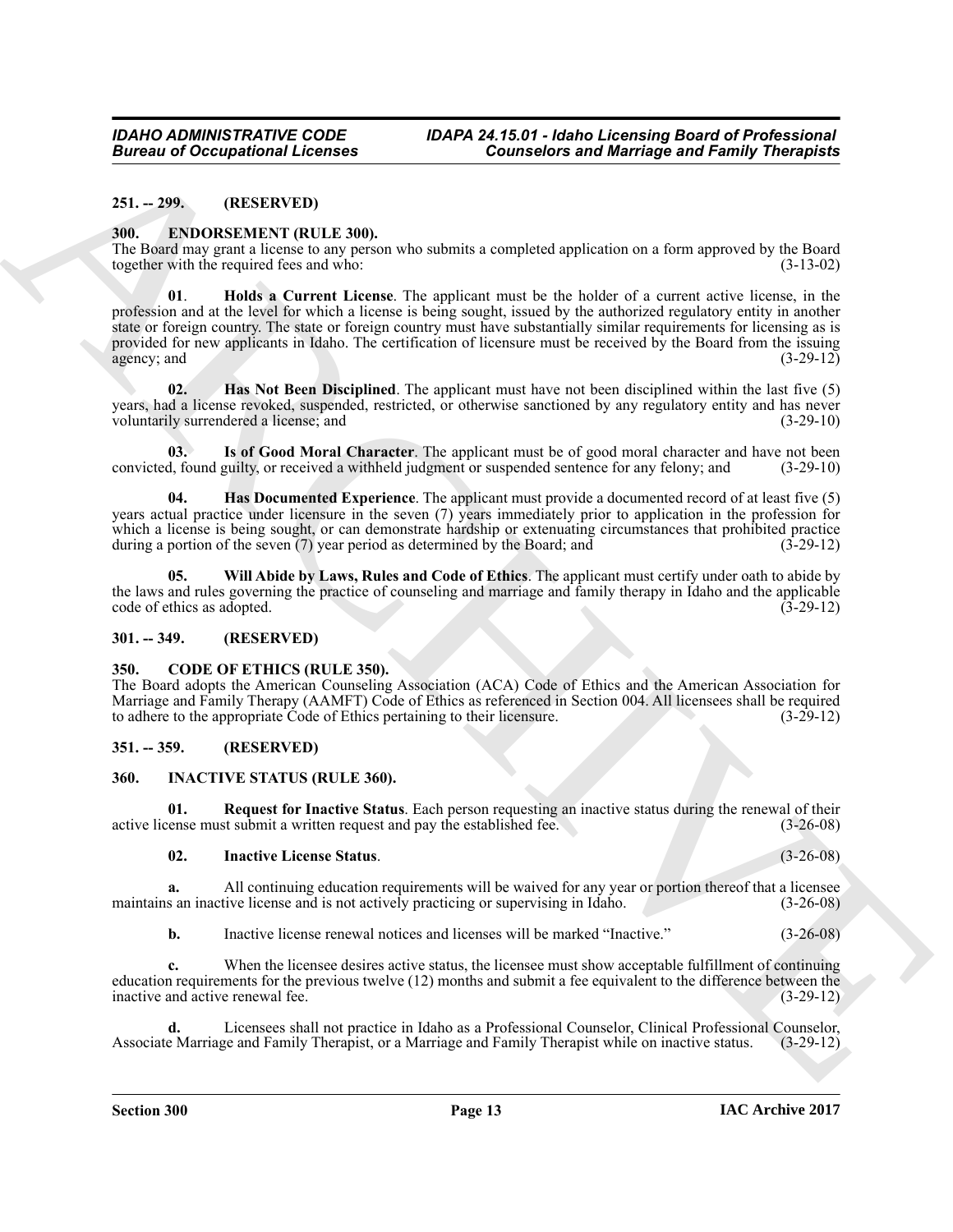# <span id="page-13-0"></span>**361. -- 374. (RESERVED)**

# <span id="page-13-11"></span><span id="page-13-1"></span>**375. SENIOR STATUS (RULE 375).**

<span id="page-13-13"></span>**01. Request for Senior Status**. Each person having attained the age of sixty-five (65) and requesting a senior status during the renewal of their active license must submit a written request and pay the established fee.

(3-26-08)

<span id="page-13-12"></span>**02. Continuing Education**. Continuing education must be completed annually per Section 425 of this rule. (3-26-08)

# <span id="page-13-2"></span>**376. -- 399. (RESERVED)**

# <span id="page-13-10"></span><span id="page-13-3"></span>**400. RENEWAL OF LICENSE (RULE 400).**

Each person licensed under this act must renew said license each year or the license will be cancelled. Cancelled licenses may be reinstated in accordance with the requirements of Section 67-2614, Idaho Code. (3-20-04)

# <span id="page-13-4"></span>**401. -- 424. (RESERVED)**

# <span id="page-13-6"></span><span id="page-13-5"></span>**425. CONTINUING EDUCATION (RULE 425).**

<span id="page-13-8"></span>Every person holding an Idaho license as a Professional Counselor, Clinical Professional Counselor, Associate Marriage and Family Therapist, or a Marriage and Family Therapist must complete in each twelve-month period preceding the renewal of a license, twenty  $(20)$  contact hours of continuing education. A contact hour is one  $(1)$  hour of actual participation in a continuing education activity, exclusive of breaks.  $(3-29-10)$ of actual participation in a continuing education activity, exclusive of breaks.

**Bureau of Occupations I. Feories Connection and Marriage and Farmington and Real of Farming Theoretical<br>
31. -374. (West LATER (WEST 2001) 2003 (Section 2003) 2003 (Section 2003) 2003 (Section 2003) 2003 (Section 2003)<br> 01. Contact Hours**. The contact hours of continuing education must be obtained in areas of study germane to the practice for which the license is issued as approved by the Board. No less than three (3) contact hours for each renewal period must be in ethics, which must be specific to legal issues, law, or ethics. Ethics contact hours must be obtained in a face-to-face setting where you can interact with the instructor and participants. Therapeutic workshops, retreats and other self-help activities are not considered continuing education training unless specific parts of the experience are applicable to counseling or therapy practice. (4-4-13) parts of the experience are applicable to counseling or therapy practice.

**Documentation of Attendance**. It shall be necessary for the licensee to maintain documentation verifying attendance by securing authorized signatures or other documentation from the course instructors, providers, or sponsoring institution substantiating any hours attended by the licensee. This documentation must be provided to the Board upon request by the Board or its agent. (3-29-10) the Board upon request by the Board or its agent.

# <span id="page-13-9"></span><span id="page-13-7"></span>**03. Approved Contact Hours, Limitations, and Required Documents**. (3-29-10)

**a.** College or University Courses for Credit or Audit. There is no limit to the contact hours that a licensee may obtain in this category during each reporting period. However, all courses are subject to Board approval. For college or university courses, one (1) semester credit equals fifteen (15) contact hours; one (1) quarter credit equals ten (10) contact hours. The licensee must provide the Board with a copy of the licensee's transcript substantiating any hours attended by the licensee. (3-29-10) substantiating any hours attended by the licensee.

**b.** Seminars, Workshops, Conferences. There is no limit to the contact hours that a licensee may obtain in this category during each reporting period. Teleconferences must feature an interactive format in order to qualify for contact hour credit. Interactive conferences are those that provide the opportunity for participants to communicate directly with the instructor. The licensee must provide the Board with a copy of the certificate, or letter signed by course instructors, providers, or sponsoring institution substantiating any hours attended by the licensee.  $(3-29-10)$ 

**c.** Publications. A maximum of four (4) contact hours may be counted in this category during each reporting period. Publication activities are limited to articles in journals, a chapter in an edited book, or a published book or professional publication. The licensee must provide the Board with a copy of the cover page or the article or book in which the licensee has been published. For a chapter in an edited book the licensee must submit a copy of the table of contents. (3-29-10) table of contents.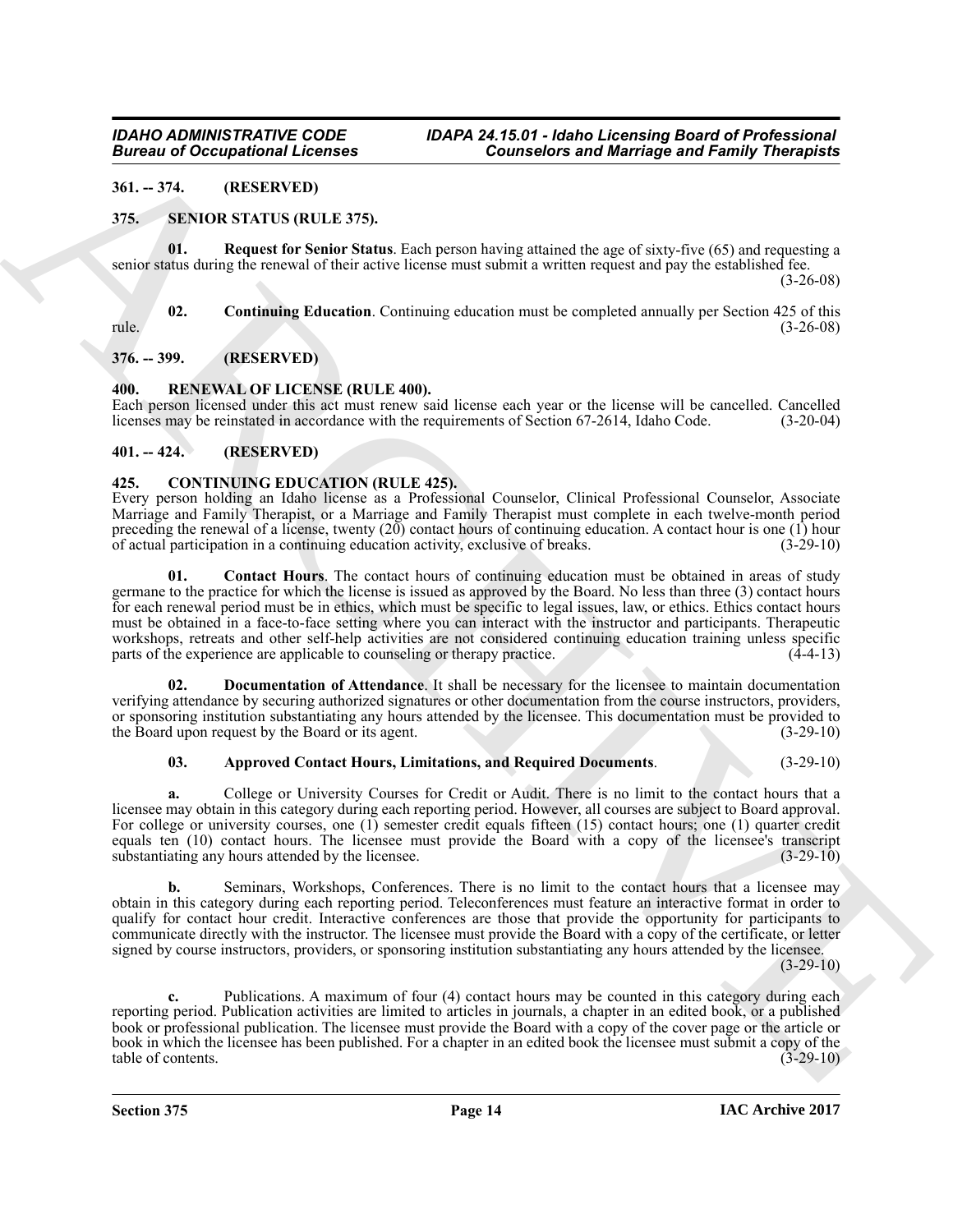**Bureau of Occupations I. Connection and Marriage and Reinford Connection and Architecture Connection and European Connection and European Connection and European Connection and European Connection and European Connection d.** Presentations. A maximum of four (4) contact hours may be counted in this category during each reporting period. Class, conference, or workshop presentations may be used for contact hour credit if the topic is germane to the field. A specific presentation given repeatedly can only be counted once. A particular presentation will qualify for contact hour credit one (1) time in a five (5) year period. Only actual presentation time may be counted; preparation time does not qualify for contact hour credit. The licensee must provide the Board with a copy<br>of the conference program or a letter from the sponsor, host organization, or professional colleague. (3-2 of the conference program or a letter from the sponsor, host organization, or professional colleague.

**e.** Clinical Supervision and Case Consultation. A maximum of five (5) contact hours of received supervision/consultation may be counted in this category during each reporting period. In order to qualify for contact hour credit, supervision/consultation must be received on a regular basis with a set agenda. No credit will be given for the licensee's supervision of others. The licensee must provide the Board with a letter from the supervisor or consultant listing periods of supervision or consultation. (4-4-13) consultant listing periods of supervision or consultation.

**f.** Dissertation. A maximum of five (5) contact hours may be counted in this category during each reporting period. The licensee must provide the Board with a copy of the licensee's transcript and the title of the dissertation. (3-29-10) dissertation. (3-29-10)

**g.** Leadership. A maximum of four (4) contact hours may be counted in this category during each reporting period. The licensee must provide the Board with a letter from a professional colleague listing the position of leadership, periods of leadership, and the name of the organization under which the leadership took place. The following leadership positions qualify for continuing education credits: (3-29-10) following leadership positions qualify for continuing education credits:

i. Executive officer of a state or national counseling or therapy organization; (3-29-12)

ii. Editor or editorial board service of a professional counseling or therapy journal; (3-29-12)

iii. Member of a national ethics disciplinary review committee rendering licenses, certification, or nal membership; (3-29-10) professional membership;

iv. Active member of a counseling or therapy working committee producing a substantial written (3-29-10)  $\text{product};$  (3-29-10)

v. Chair of a major counseling or therapy conference or convention; or (3-29-10)

vi. Other leadership positions with justifiable professional learning experiences. (3-29-10)

**h.** Home Study and On-line Education. A maximum of ten (10) contact hours may be counted through self-study during each reporting period. In order for a home study or on-line course to qualify for contact hours, the course must be provided by a Board-approved continuing education provider or a course pre-approved by the Board. (3-29-12)

**i.** Copy of Certification Required. A licensee applying for home study or on-line credit must provide the Board a copy of the certification that is verified by the authorized signatures from the course instructors, providers, or sponsoring institution and substantiates any hours completed by the licensee. A licensee seeking contact credit for reading a publication must submit results from a test on the information contained within the publication and administered by an independent third-party.

**j.** Continuing Education Credit. Continuing education credit may be granted for a maximum of two (2) hours each renewal period for time spent attending one  $(1)$  Board meeting. Members of the Board are not entitled to continuing education credit for Board service. (3-29-10) to continuing education credit for Board service.

<span id="page-14-0"></span>**04. Excess Hours**. Continuing education hours accumulated during the twelve (12) months immediately preceding the license renewal date may be applied toward meeting the continuing education requirement for the next license renewal. No more than ten  $(10)$  hours in excess of the required twenty  $(20)$  hours shall be carried forward. Excess hours may be used only during the next renewal period and may not be carried forward more than one (1) time.  $(3-29-12)$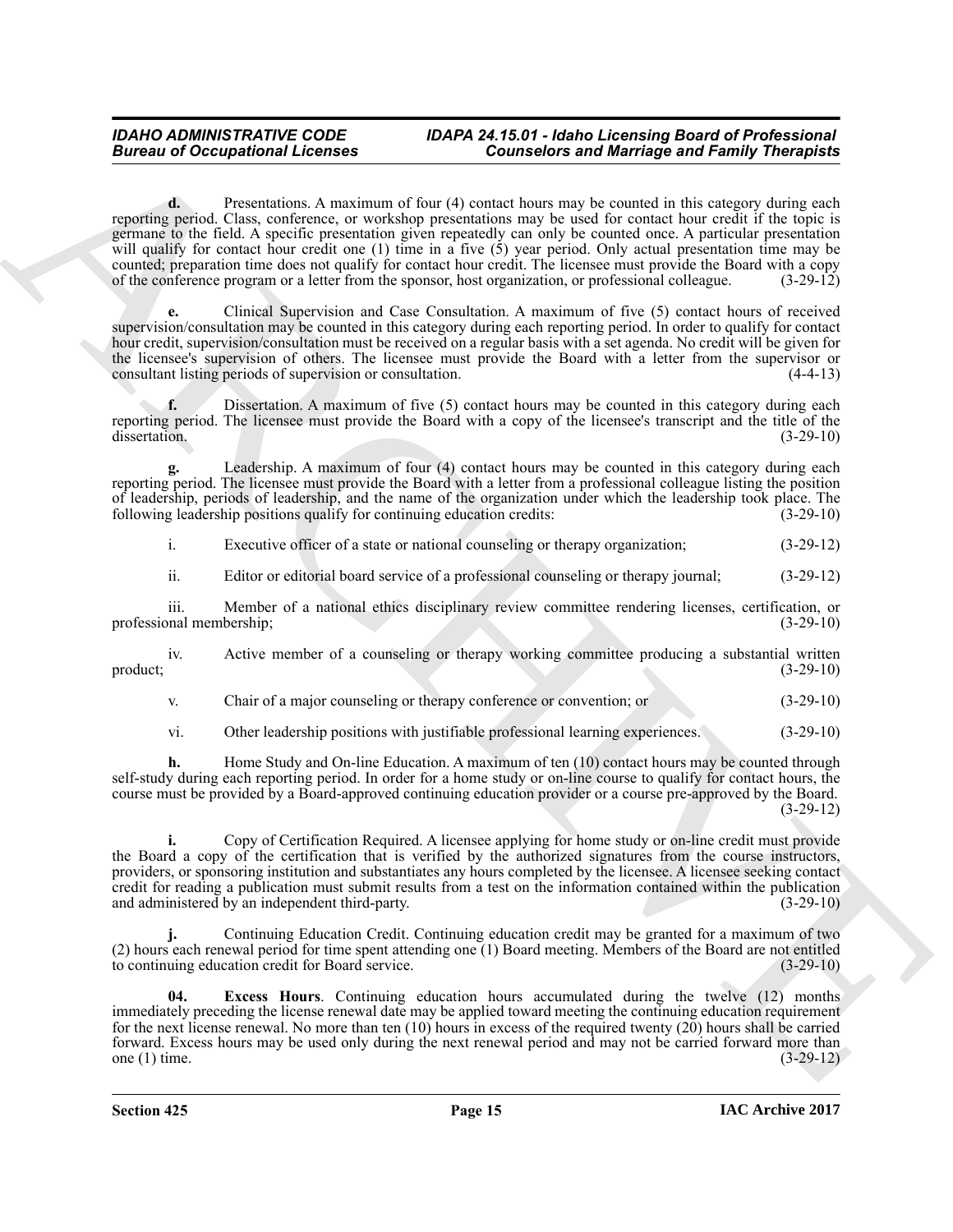**Example 20** Conceptions I. Leonsins Conseiled as a Material of Bernard Conseiled and Family Theoretical<br>
USE Conseiled and the particular control in the base conceptibility in the conceptibility of the system of the cont **05. Compliance Audit**. The Board may conduct random continuing education audits of those persons required to obtain continuing education in order to renew a license and require that proof acceptable to the Board of meeting the continuing education requirement be submitted to the Bureau. Failure to provide proof of meeting the continuing education upon request of the Board shall be grounds for disciplinary action in accordance with section 54-3407, Idaho Code. (4-2-03)

<span id="page-15-7"></span><span id="page-15-6"></span>**06. Special Exemption**. The Board shall have authority to make exceptions for reasons of individual hardship, including health (certified by a medical doctor) or other good cause. The licensee must request such exemption prior to renewal and provide any information requested by the Board to assist in substantiating hardship cases. This exemption is granted at the sole discretion of the Board. There is no continuing education required of those holding a current inactive license. (3-29-10)

# <span id="page-15-0"></span>**426. -- 449. (RESERVED)**

#### <span id="page-15-19"></span><span id="page-15-18"></span><span id="page-15-1"></span>**450. GENERAL SCOPE OF THE LICENSEE'S APPROPRIATE PRACTICE (RULE 450).**

Board recommendation of generic scope of practice. While a license to practice as a counselor or therapist could be considered generic in nature, it should not be viewed as an authorization to provide counseling or therapy services to every client population in every possible professional setting. Counselors and marriage and family therapists shall practice only within the boundaries of competence (see the applicable Code of Ethics). (3-29-12) practice only within the boundaries of competence (see the applicable Code of Ethics).

# <span id="page-15-2"></span>**451. -- 499. (RESERVED)**

### <span id="page-15-8"></span><span id="page-15-3"></span>**500. DISCIPLINARY PROCEDURES (RULE 500).**

<span id="page-15-11"></span>**01. Disciplinary Procedures**. The disciplinary procedures of the Bureau are the disciplinary es of the Board. (3-13-02) procedures of the Board.

<span id="page-15-9"></span>**02. Civil Fine**. The Board may impose a civil fine not to exceed one thousand dollars (\$1,000) for each violation upon anyone licensed under Title 54, Chapter 34, Idaho Code who is found by the Board to be in violation of Section 54-3407, Idaho Code. (3-13-02) of Section  $54-3407$ , Idaho Code.

<span id="page-15-10"></span>**03. Costs and Fees**. The Board may order anyone licensed under Title 54, Chapter 34, Idaho Code, who is found by the Board to be in violation of the provisions of Title 54, Chapter 34, Idaho Code, to pay the costs and fees incurred by the Board in the investigation or prosecution of the licensee. (3-13-02) and fees incurred by the Board in the investigation or prosecution of the licensee.

# <span id="page-15-4"></span>**501. -- 524. (RESERVED)**

#### <span id="page-15-12"></span><span id="page-15-5"></span>**525. DOCUMENTATION OF INFORMED CONSENT (RULE 525).**

In accordance with Section 54-3410A, Idaho Code, all licensees and registered interns will document the process of obtaining the informed consent of clients at the beginning of treatment and at other times as appropriate. Licensees and interns shall adhere to their respective Codes of Ethics and state law in obtaining informed consent and disclosing information to clients. The receipt of the disclosure shall be acknowledged in writing by both the client and the licensee or intern, and such disclosure of information concerning their practice must include:  $(4-4-13)$ licensee or intern, and such disclosure of information concerning their practice must include:

**01. Name, Business Address and Phone Number of Licensee or Intern**. If the licensee or intern is practicing under supervision, the statement shall include the licensee or intern status as such and the designated qualified supervisor's name, business address and phone number; (4-4-13)

# <span id="page-15-15"></span><span id="page-15-14"></span><span id="page-15-13"></span>**02. License Type and License Number, Credentials, and Certifications**; (4-4-13)

**03. Education and Training**. Formal education and training with the name(s) of the institution(s) and the specific degree(s) received; (4-4-13) attended and the specific degree $(s)$  received;

- <span id="page-15-17"></span>**04. Theoretical Orientation and Approach**. Counseling or marriage and family therapy; (4-4-13)
- <span id="page-15-16"></span>**05.** Relationship. Information about the nature of the clinical relationship; fee structure and billing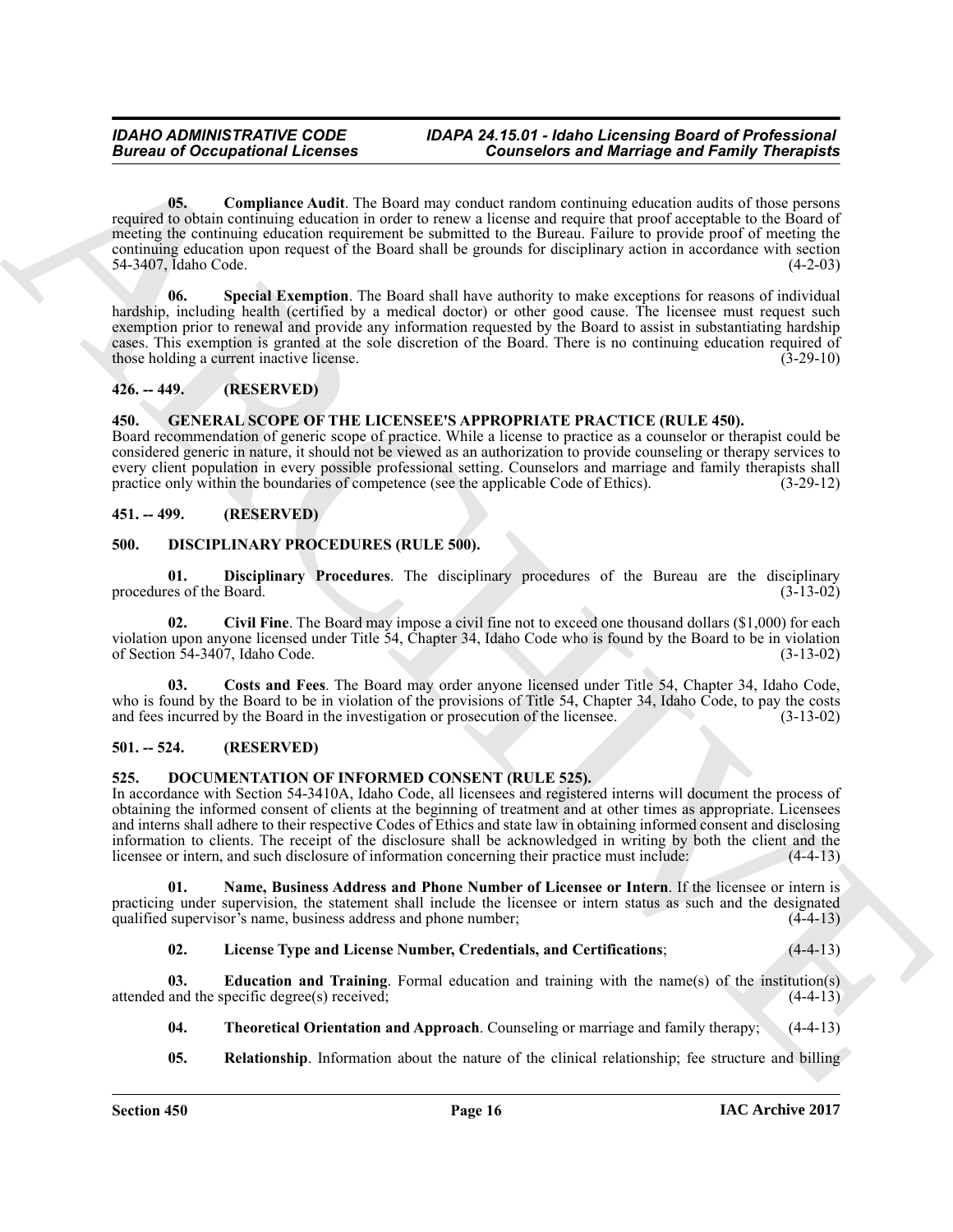arrangements; cancellation policy; (4-4-13)

# <span id="page-16-6"></span><span id="page-16-5"></span><span id="page-16-4"></span>**06. The Extent and Limits of Confidentiality**. (4-4-13)

**07.** Written Statement. A statement that sexual intimacy is never appropriate with a client and should ed to the board. (4-4-13) be reported to the board.

**Bureau of Occupations I Licenses**<br>
strangenting reaches and Marchives of Barriston in the U-11<br>
strangenting vector in Portugal and Archives and Human Schwarz and Human Schwarz and Schwarz and Archives and Archives and A **08.** Client's Rights. The client's rights to be a participant in treatment decisions, to seek a second to file a complaint without retaliation, and to refuse treatment. (4-4-13) opinion, to file a complaint without retaliation, and to refuse treatment.

<span id="page-16-3"></span>**09. Board Information**. The name, address, and phone number of the Board with the information that ice of licensees and interns is regulated by the Board. (4-4-13) the practice of licensees and interns is regulated by the Board.

# <span id="page-16-0"></span>**526. -- 549. (RESERVED)**

# <span id="page-16-1"></span>**550. RULEMAKING HISTORY PRIOR TO JULY 1, 1993 (RULE 550).**

Adopted October 4, 1983 Amended and Readopted December 24, 1985 Effective January 13, 1986 Amended and Readopted May 10, 1988 Effective May 30, 1988 Amended and Readopted May 16, 1991 (7-1-93)

## <span id="page-16-2"></span>**551. -- 999. (RESERVED)**